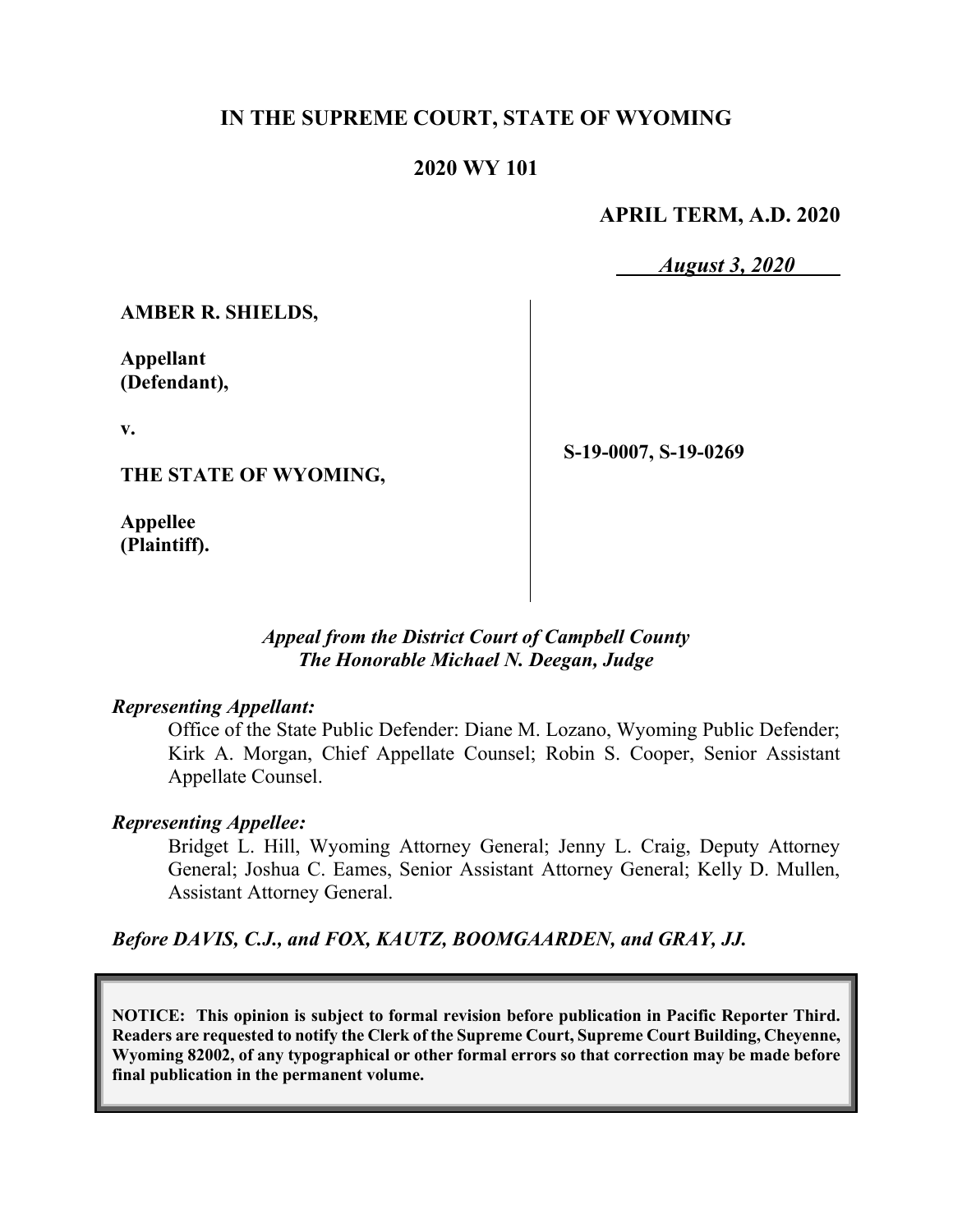#### **BOOMGAARDEN, Justice.**

[¶1] A jury convicted Amber R. Shields of one count of sexual abuse of a minor in the second degree and one count of child endangerment. The district court sentenced her consecutively to 15 to 20 years for sexual abuse of a minor and one year for child endangerment. She appeals from her convictions and sentences as well as from the denial of her W.R.A.P. 21 motion for a new trial. We affirm.

#### *ISSUES*

[¶2] We reorder and state the issues as:

I. Did the court abuse its discretion when it did not evaluate taint during the competency hearing?

II. Did the court abuse its discretion when it denied Ms. Shields' motion to continue trial?

III. Did the prosecutor commit prejudicial misconduct by eliciting inadmissible 404(b) evidence during trial and engaging in improper closing argument?

IV. Did the court err by denying Ms. Shields' motion for a new trial based on ineffective assistance of counsel?

## *FACTS*

[¶3] On March 2, 2016, the Gillette, Wyoming Police Department received a complaint there was a sex offender (Charles Mathisen) in the laundry room at an apartment complex. CL lived in that complex with her mother, Ms. Shields, father, JL, younger sister, ML, and other younger siblings. Mr. Mathisen was a friend of CL's family and a maintenance worker at the complex.

[¶4] When Officer Zachary Parker arrived, he observed JL leaving the laundry room and spoke to Mr. Mathisen inside the laundry room. Officer Parker observed a maintenance room near the laundry room that was stacked with broken dressers, dryers, and bedding. Behind those items, he found a bucket of urine, a small dollhouse with one figurine in it, and a mattress folded in a cubby hole. This discovery triggered a criminal investigation of Mr. Mathisen.

[¶5] Detective Jeremiah Wagner was assigned the case on May 17 and spoke to Ms. Shields that afternoon. Ms. Shields was not a suspect at the time; Detective Wagner wanted to "feel things out as far as danger to the children." He filled Ms. Shields in on the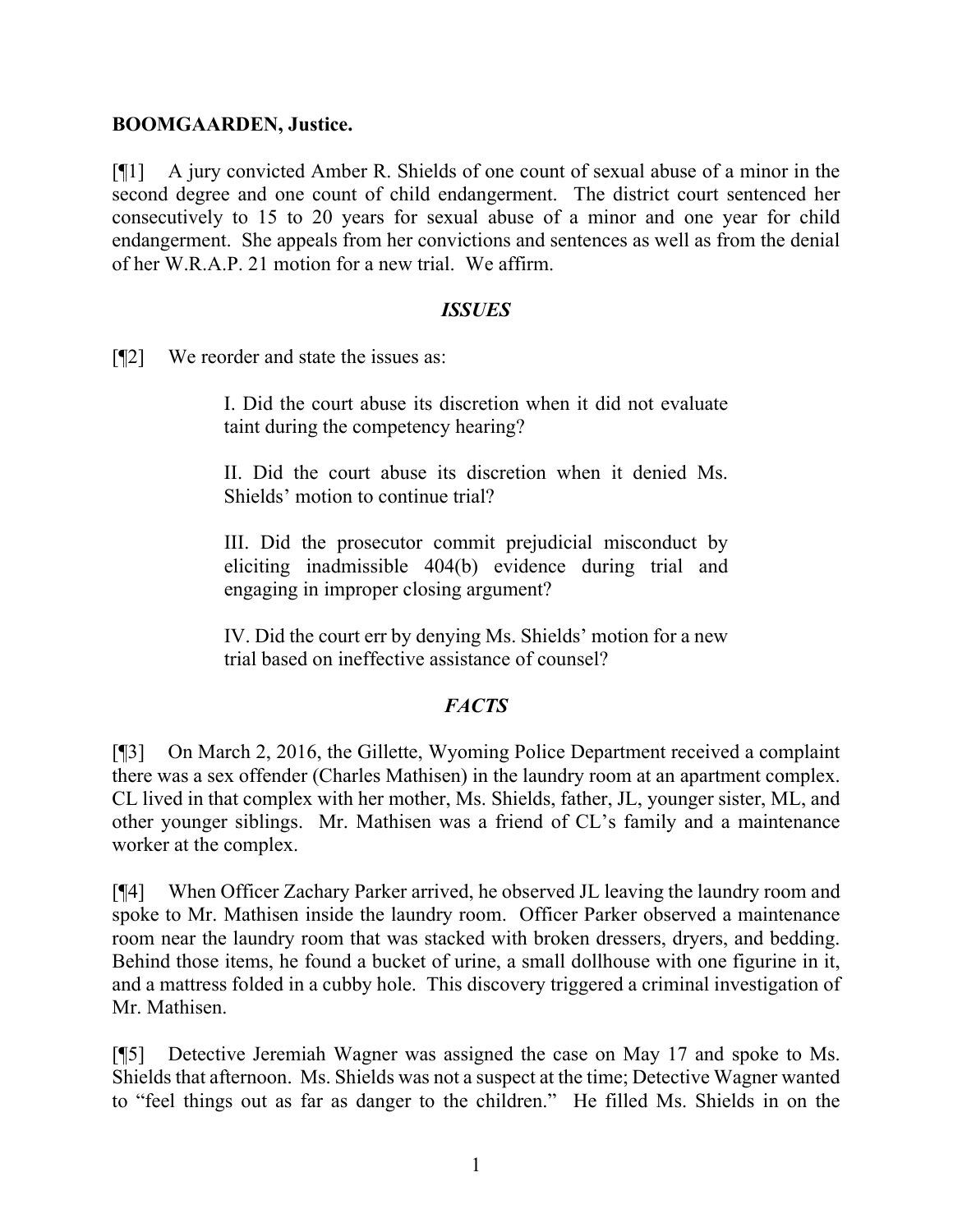investigation and his concerns for her children. Ms. Shields agreed to bring CL in for a forensic interview about Mr. Mathisen. The Department of Family Services (DFS) became involved a couple days later, on receiving a report from law enforcement that Mr. Mathisen might be sexually abusing CL.

[¶6] Detective Wagner scheduled CL's forensic interview for May 31, 2016 at the Children's Advocacy Center in Rapid City, South Dakota. Ms. Shields brought CL to the interview but CL would not interact with the lead forensic interviewer, Brandi Tonkel. When Detective Wagner and DFS employee Dena Knox spoke with Ms. Shields privately to request that she encourage CL to talk to the interviewer, Ms. Shields reacted negatively and yelled at them. Ms. Shields said Mr. Mathisen "was a good man, that he was a churchgoing man, and that she didn't care, or she didn't want to know what he had done to her daughter." She indicated that the last time CL saw Mr. Mathisen was three days earlier—on May 28, 2016. The interview was canceled and Ms. Shields' children were taken into protective custody that afternoon. CL was placed in non-relative foster care with Charlynn Patterson, with whom she lived for the next year and a half.

[¶7] Over the next eight months, Ms. Tonkel interviewed CL four times: on June 21, July 20, and November 4, 2016, as well as January 30, 2017. Based on CL's disclosure about Mr. Mathisen during the July 20 interview, Detective Wagner obtained warrants to arrest Mr. Mathisen and search his home. When police searched Mr. Mathisen's home, they found a bag of hard drives and a modified vibrator in one of his bedrooms. The hard drives contained thousands of pornography images and videos. Dozens of videos depicted CL, and at least five depicted Mr. Mathisen engaged in sexual activity with CL.

[¶8] In May 2017, after approximately one year living in foster care with Ms. Patterson, CL told Ms. Patterson that Ms. Shields had sexually abused her. Ms. Patterson took notes about her conversation with CL and passed that information along to DFS. Ms. Tonkel interviewed CL about the disclosure in a fifth and final forensic interview on July 10, 2017. [1](#page-2-0) Criminal charges against Ms. Shields followed.

[¶9] The State charged Ms. Shields with one felony and one misdemeanor in September. Count 1 charged second degree sexual abuse of a minor under Wyo. Stat. Ann. § 6-2- 315(a)(iii). The information alleged that between December 1, 2015 and May 31, 2016, Ms. Shields "engaged in sexual contact with a victim who was less than" 18 years old when Ms. Shields was 18 years or older and the victim's legal guardian. The supporting affidavit summarized CL's disclosure that Ms. Shields placed a small pink vibrator in CL's underwear, on CL's "private," and told her to leave it inside her underwear for a "little bit."

<span id="page-2-0"></span><sup>&</sup>lt;sup>1</sup> Ms. Tonkel conducted five full forensic interviews with CL, but, as the district court found, she conducted six total including the canceled interview.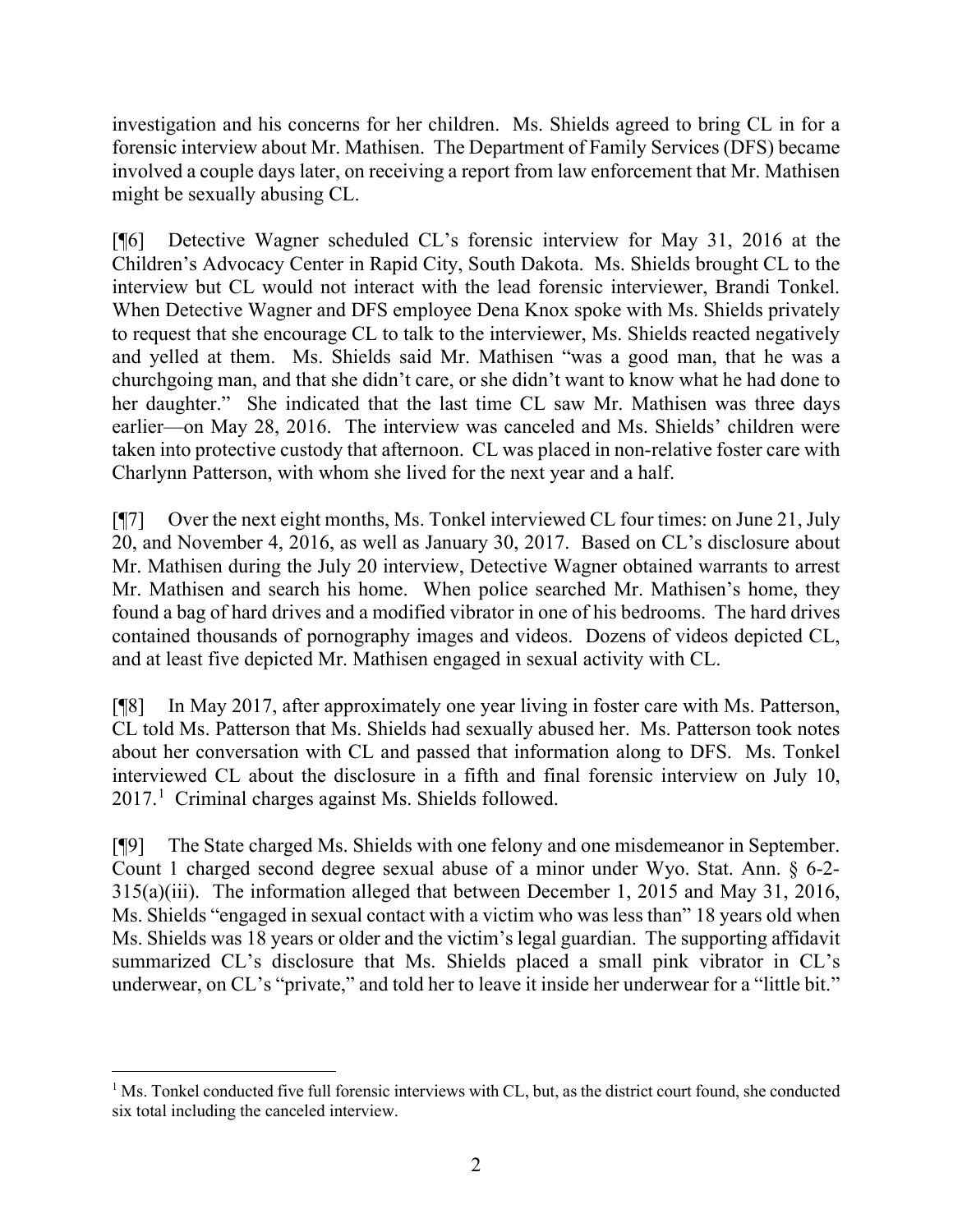[¶10] Count 2 charged Ms. Shields with misdemeanor child endangerment under Wyo. Stat. Ann. § 6-4-403(a)(ii). The information alleged that between December 1, 2015 and May 31, 2016, Ms. Shields "knowingly or with criminal negligence caused, permitted or contributed to the endangering of the child's health by violating a duty of care or protection[.]" More specifically, it alleged that Ms. Shields learned Mr. Mathisen had used CL in the production of child pornography, did not report it, and did not discontinue contact between Mr. Mathisen and CL. The supporting affidavit summarized CL's disclosure that Ms. Shields watched three videos Mr. Mathisen took of him having sexual intercourse with CL and that Ms. Shields said she "liked the second and third videos better than the first."

[¶11] The State added four misdemeanor child endangerment counts to the information in November—three pertaining to CL and one pertaining to her younger sister ML.

- Count 3 alleged that between December 1, 2015 and May 27, 2016, Ms. Shields failed to provide adequate supervision between CL and a known sex offender suspected of sexually assaulting her.
- Count 4 alleged that between December 1, 2015 and May 27, 2016, Ms. Shields failed to provide adequate supervision between ML and a known sex offender.
- Count 5 alleged that on May 28, 2016, Ms. Shields failed to provide adequate supervision between CL and a known sex offender suspected of sexually assaulting her.
- Count 6 alleged that between December 1, 2015 and May 28, 2016 Ms. Shields allowed CL to watch Ms. Shields and JL have sexual intercourse.

[¶12] Two attorneys represented Ms. Shields in the trial proceedings. [2](#page-3-0) The court scheduled trial for Monday, July 9, 2018. Several matters central to this appeal occurred on Friday, July 6. The court held a competency hearing that morning and found CL competent to testify. Late that afternoon, the court heard and denied Ms. Shields' motion to continue trial. At the end of the afternoon hearing, the court informed the parties it had granted the State's recently filed motion to dismiss Counts 3–6. [3](#page-3-1)

<span id="page-3-0"></span><sup>&</sup>lt;sup>2</sup> We refer to Ms. Shields' trial counsel as lead counsel and co-counsel. Lead counsel represented Ms. Shields in her related juvenile proceedings and co-counsel assisted to a lesser extent in those proceedings.

<span id="page-3-1"></span> $3$  The State moved to dismiss Counts 3–6 on grounds that five charges of child endangerment "might" unwittingly confuse the jury and prolong the trial."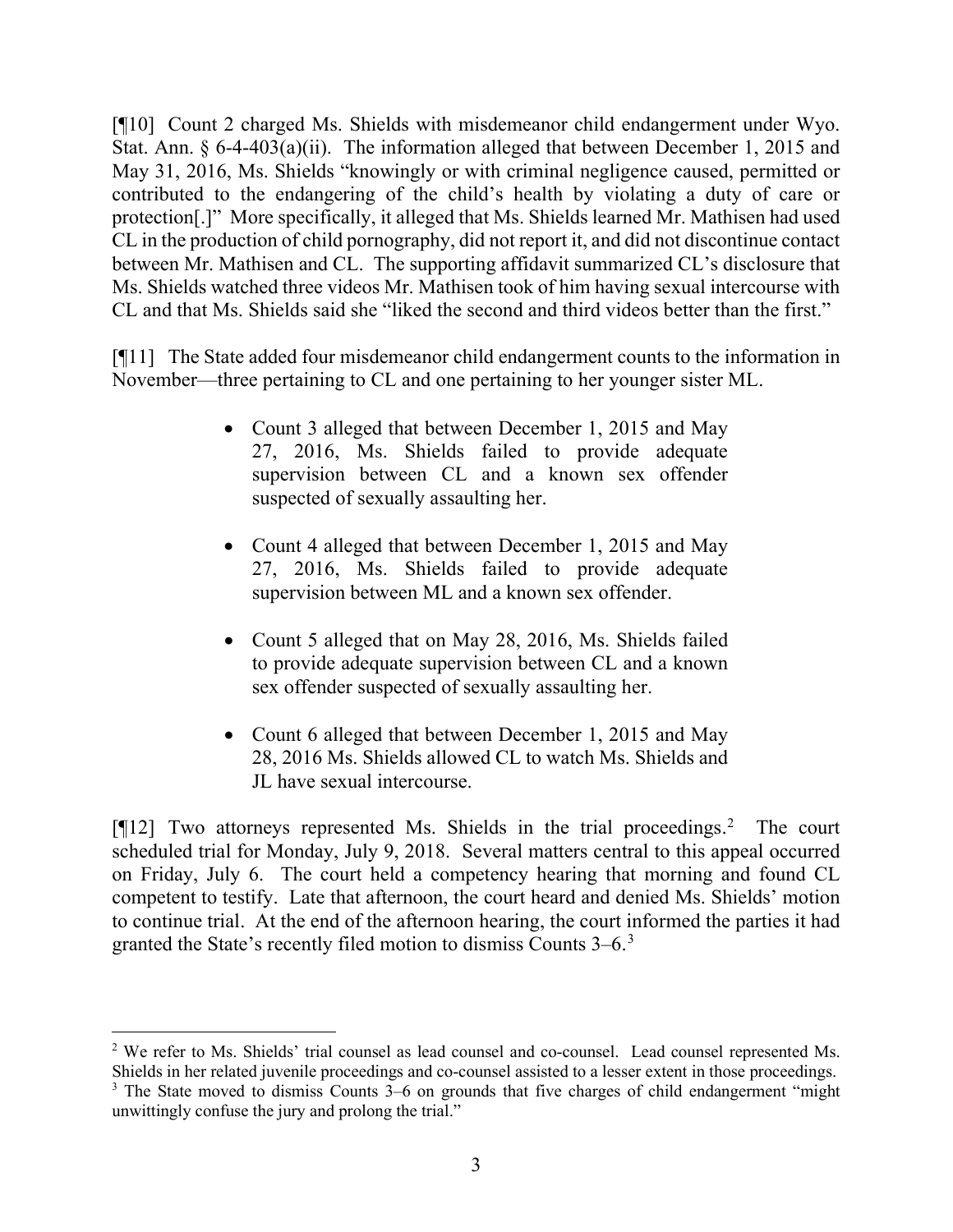[¶13] Trial proceeded on Counts 1 and 2.<sup>[4](#page-4-0)</sup> The State's case focused on testimony from CL, Detective Wagner, and Ms. Tonkel. In addition, several individuals from the Gillette Police Department testified about the investigation of Mr. Mathisen's conduct and the items seized from his home. DFS employees Ms. Knox and Crystal Canfield testified about their involvement in the case. Ms. Patterson testified about CL's placement with her and the circumstances in which CL disclosed Mr. Mathisen's and Ms. Shields' abuse.

[¶14] CL's direct examination was straightforward. After setting a timeline, 10-year-old CL described her living situation before and at the time of the charged offenses. She then described her mother, Ms. Shields, placing a pink vibrating vibrator in her underwear, against the outside part of her vagina. CL stated she had never seen a vibrator before. CL also testified that "Chuck," meaning Mr. Mathisen, touched her vagina and made videos with her. CL said she was standing in the hallway of the family's apartment when she saw Chuck show the videos to her mother.

[¶15] On cross-examination, CL admitted she had visited with several people, some many times, about the vibrator and the videos. CL indicated she enjoyed going to Rapid City because after the interviews she got to shop for toys and eat out. When asked about her mother watching Chuck's videos, CL admitted she was not close enough to see what was on the screen. She also testified she had made a mistake earlier when she said she had never seen a vibrator before. Chuck used vibrators on her, but never a pink one. On redirect, CL indicated none of the individuals she had spoken to about the vibrator or the videos told her what to say. Although she could not see the screen of Chuck's camera, she remembered her mother asking Chuck, "[I]s that my daughter?"

[¶16] On her direct examination, Ms. Tonkel discussed her qualifications and explained the general protocols for a forensic interview. She addressed her research and experience regarding why children lie, how time could moderate poorly asked questions, and how disclosure was generally a process rather than a one-time event. She testified that she used an extended interview process with CL because of CL's recent contact with Mr. Mathisen and also because the abuse had initially come to light through means other than CL's voluntary disclosure.

[¶17] Ms. Tonkel then testified about her July 10, 2017 forensic interview with CL. In that interview, CL told Ms. Tonkel that Mr. Mathisen showed her mother three videos. When her mother watched each video, her mother asked Mr. Mathisen "Is that my daughter?" and Mr. Mathisen responded "Yes." CL indicated the videos were of CL and Mr. Mathisen. CL spelled out on a piece of paper what she and Mr. Mathisen were doing, writing down "S E X." Ms. Tonkel further testified that CL made a disclosure about Ms. Shields and a vibrator, as well as Mr. Mathisen and a vibrator, but CL indicated the

<span id="page-4-0"></span><sup>&</sup>lt;sup>4</sup> On the State's motion at trial, the court amended the date range on both counts to allege Ms. Shields committed the offenses between March 10, 2015 and May 31, 2016.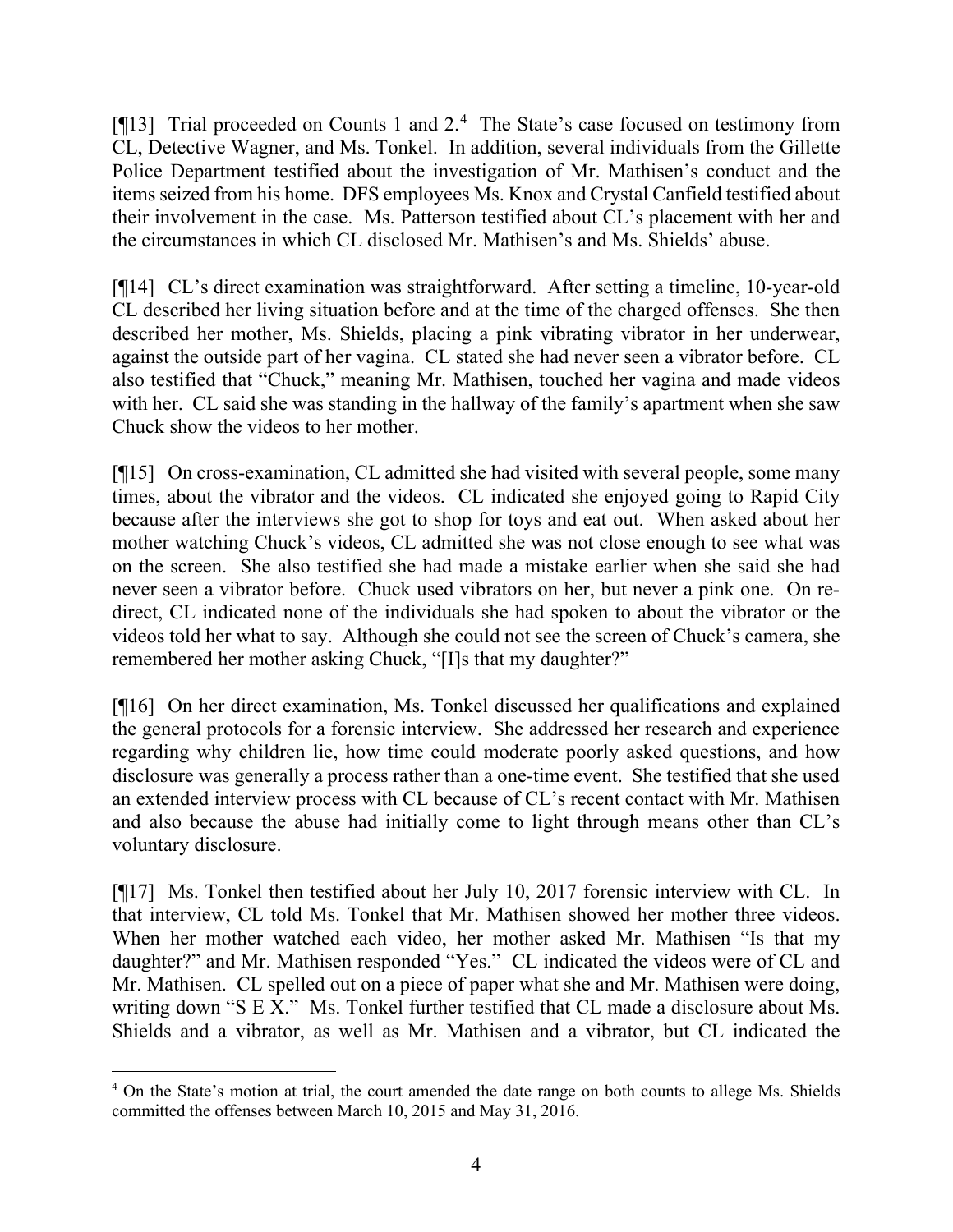vibrators were different. CL "described the kid's vibrating toy as being pink in color, because it was her favorite color and her mom knew it was her favorite color." CL demonstrated with her fingers that the toy was about two inches long. CL said her mother put the kid-sized vibrating toy in CL's underwear.

[¶18] The overarching defense at trial was that CL genuinely believed her mother had abused her but Mr. Mathisen, who "is a monster," had actually perpetrated the abuse. Trial counsel advanced other peripheral arguments through cross-examination and in closing argument.<sup>[5](#page-5-0)</sup> For example, they argued the State was misconstruing Ms. Shields as uncooperative with the investigation; emphasized that CL only mentioned Ms. Shields in one interview; asserted Ms. Tonkel asked CL the same question three times and CL only named Ms. Shields in response to the third question; suggested Ms. Patterson inappropriately questioned CL; pointed out that CL claimed Ms. Shields abused her in a three-bedroom apartment, but the family lived in a two-bedroom apartment during the relevant time period; and emphasized CL's admission that she could not hear or see anything on the screen when Mr. Mathisen allegedly showed the videos to her mother.

[¶19] The jury convicted Ms. Shields of both counts. The court sentenced her consecutively to 15 to 20 years for second degree sexual abuse of a minor and one year for child endangerment. Ms. Shields filed a timely notice of appeal challenging her convictions and sentences (Appeal No. 19-007).

[¶20] Ms. Shields subsequently filed a W.R.A.P. 21 motion, seeking a new trial based on ineffective assistance of counsel. The district court denied her motion following hearing. Ms. Shields appealed from that denial (Appeal No. 19-0269). We consolidated both appeals.

## *DISCUSSION*

## *I. The court did not abuse its discretion when it did not evaluate taint during the competency hearing.*

[¶21] Ms. Shields asserts the court abused its discretion when it found CL competent to testify without addressing taint. We review the scope of the court's competency determination for an abuse of discretion. *See Griggs v. State*, 2016 WY 16, ¶ 33, 367 P.3d 1108, 1123 (Wyo. 2016). A court is not required to conduct a separate taint hearing or expand a competency inquiry to also address taint unless trial counsel either specifically requests a taint hearing or formally presents some evidence of taint prior to trial. *Id.*  Neither occurred here.

<span id="page-5-0"></span><sup>&</sup>lt;sup>5</sup> The defense called two witnesses—Ms. Shields' mother and stepfather—but cross-examination diminished the value of their testimony to the defense.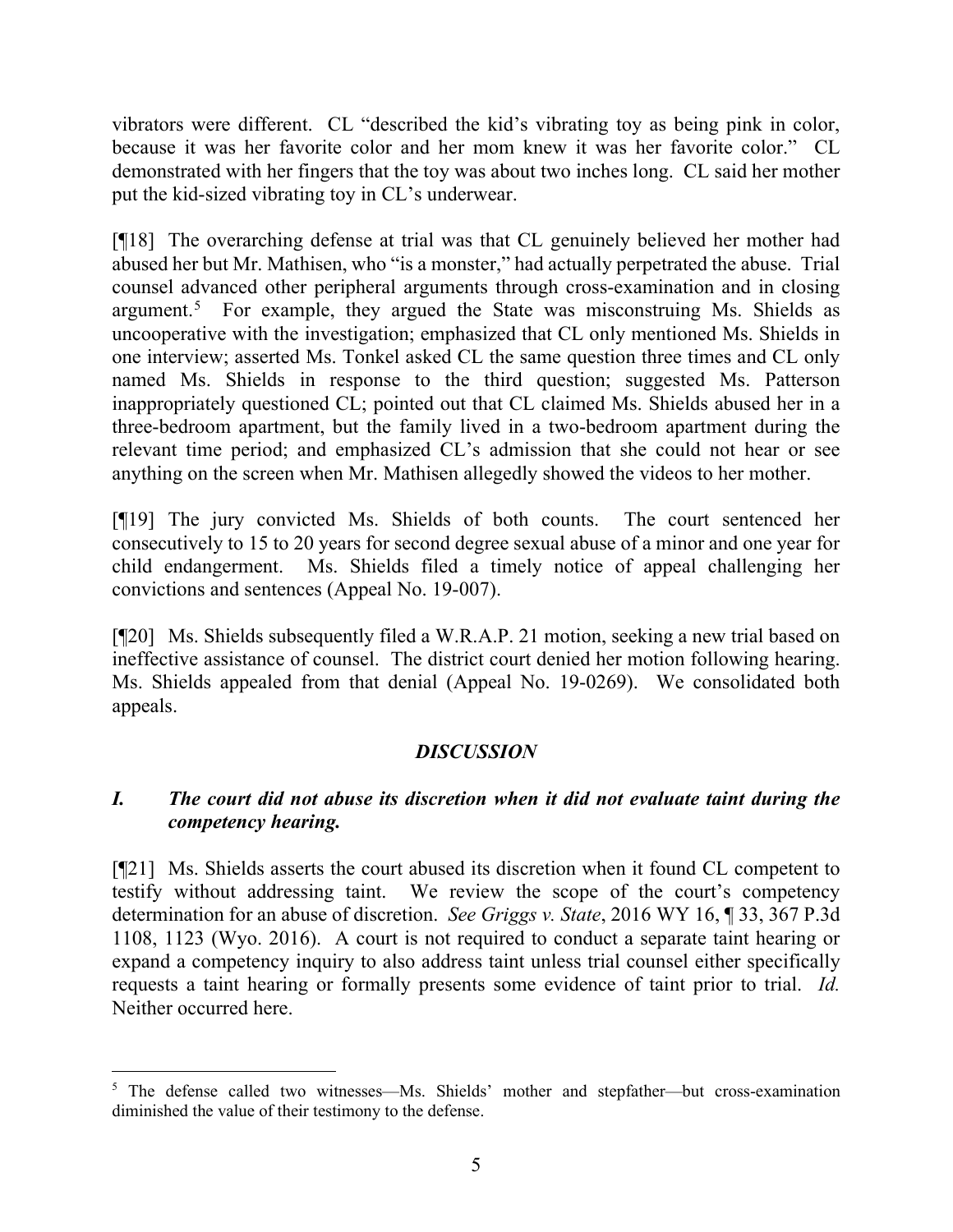[¶22] Instead, trial counsel requested only a competency hearing. The court allowed the parties to submit questions for the court to ask CL. Neither side submitted proposed questions. After the court examined CL at hearing, it asked whether either side wanted the court to inquire into any specific area. Neither the defense nor the prosecution sought additional inquiry. The State argued CL was competent and the defense agreed. The court found CL competent pursuant to the five-part test adopted in *Larsen v. State*, 686 P.2d 583, 585 (Wyo. 1984).<sup>[6](#page-6-0)</sup> It did not abuse its discretion by failing to address the possibility of taint sua sponte. *Griggs*, ¶ 33, 367 P.3d at 1123.

#### *II. The court did not abuse its discretion when it denied Ms. Shields' motion to continue trial.*

[¶23] We have consistently held that the grant or denial of a motion for continuance is a discretionary ruling of the district court and, unless a clear showing of an abuse of discretion resulting in manifest injustice has been shown by the challenging party, we will not disturb that ruling. *Sincock v. State*, 2003 WY 115, ¶ 25, 76 P.3d 323, 333–34 (Wyo. 2003); *Clearwater v. State*, 2 P.3d 548, 553 (Wyo. 2000). The determination of whether the district court abused its discretion in refusing to grant a continuance is highly dependent upon the facts and circumstances of the individual case. *Sincock*, ¶ 25, 76 P.3d at 333. On review, our primary consideration is the reasonableness of the district court's decision. *Id.*

*Id.* ¶ 75, 367 P.3d 1108, 1131–32 (quoting *Grady v. State*, 2008 WY 144, ¶ 18, 197 P.3d 722, 729 (Wyo. 2008)).Ms. Shields has provided no basis for us to disturb the court's ruling.

<span id="page-6-0"></span><sup>6</sup> Under the five-part *Larsen* test, a child witness must demonstrate:

<sup>(1)</sup> an understanding of the obligation to speak the truth on the witness stand; (2) the mental capacity at the time of the occurrence concerning which [she] is to testify, to receive an accurate impression of it; (3) a memory sufficient to retain an independent recollection of the occurrence; (4) the capacity to express in words [her] memory of the occurrence; and

<sup>(5)</sup> the capacity to understand simple questions about it.

*Gruwell v. State*, 2011 WY 67, ¶ 19, 254 P.3d 223, 229 (Wyo. 2011) (quoting *Woyak v. State*, 2010 WY 27, ¶ 21, 226 P.3d 841, 850–51 (Wyo. 2010)). "The issue of taint does not have to be addressed at a separate hearing but can usually be adequately tested under the third factor of the *Larsen* test—'a memory sufficient to retain an independent recollection of the occurrence.'" *Griggs*, ¶ 30, 367 P.3d at 1123. "When there is a specific allegation of taint, the analysis of the third competency element should be expanded[.]" *Id.* (outlining "[t]he factors that should be considered in assessing the reliability of a complaint regarding sexual offenses" when there is a specific taint allegation).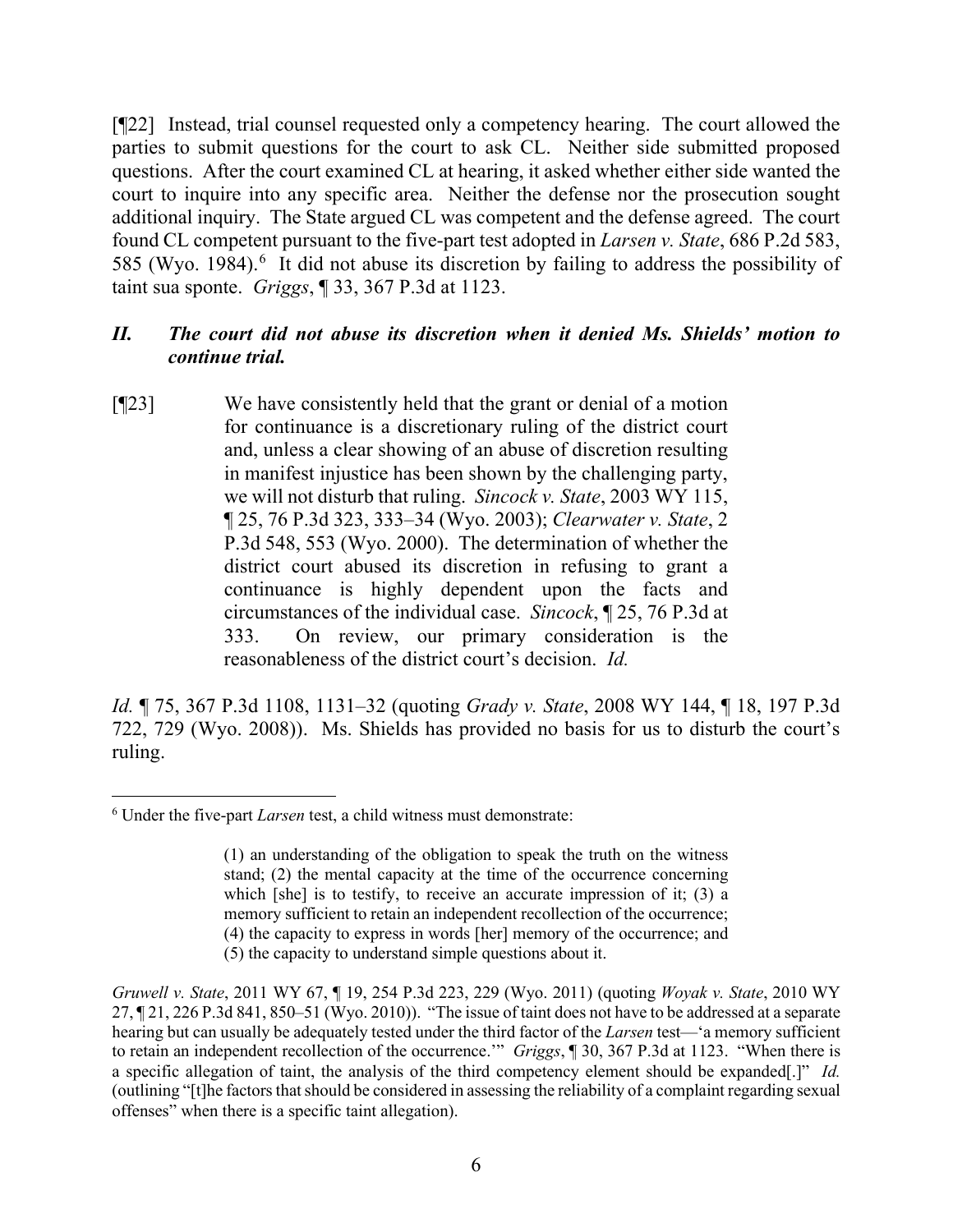[¶24] Ms. Shields moved to continue trial after the State sent what trial counsel considered "new" witness statements at 3:34 p.m. on the Friday before trial. The motion informed the court that the statements significantly altered the planned defense, trial counsel needed additional time to investigate and prepare an adequate defense, and the State had no objection to a continuance. The court heard Ms. Shields' motion that afternoon.

[¶25] The witness statements consisted of two emails CL's foster mother, Ms. Patterson, originally sent DFS in 2017 and then forwarded to the County Attorney's Office that week. The first email recounted CL's sexualized behavior in the foster home and statements CL claimed Ms. Shields made to CL. The defense acknowledged the email contained hearsay on hearsay, and asserted the statements were "somewhat consistent" with the State's allegations but far more detailed. The second email recounted CL's responses to questions Ms. Patterson asked CL about Ms. Shields' alleged abuse. The defense characterized these statements as far more detailed than anything contained in the forensic interviews or police reports, and claimed the statements changed some information the defense thought the State would present at trial. Lead counsel informed the court that she did not think she could fulfill her ethical obligation to Ms. Shields without investigating the statement and whether there was something else out there that CL might testify about at trial.

[¶26] The court expressed reservations. First, it noted that the information contained in the emails had been available to both parties. They could have interviewed the foster parent or subpoenaed DFS records. Second, trial counsel had filed its motion at the eleventh hour and the court explained it would be difficult to find four or five days for a jury trial within a reasonable time. Third, the court expressed concern about how a continuance might affect CL. In denying the motion, the court reiterated that both sides could have obtained the information months ago. The court could not identify how Ms. Shields would be prejudiced if trial proceeded as scheduled, as the defense had all weekend to go through the material. For all the court knew, Ms. Patterson's emails might "be grist for crossexamination" and benefit the defense.

[¶27] The court's reservations and ruling were reasonable under the circumstances. Equally important, Ms. Shields has not shown how denial of a continuance prejudiced her defense, much less resulted in manifest injustice. Trial counsel had opportunity to review the emails and adjust their defense accordingly. Moreover, the second email proved useful. Lead counsel used it on cross-examination to suggest Ms. Patterson inappropriately questioned CL. Lead counsel also used the second email on cross-examination of Ms. Tonkel—she conceded that she would not typically encourage a foster parent to participate in the kind of conversation Ms. Patterson had with CL, when CL disclosed Ms. Shields' abuse. On these facts, we conclude the district court did not abuse its discretion when it denied Ms. Shields' motion to continue.[7](#page-7-0)

<span id="page-7-0"></span> $<sup>7</sup>$  Ms. Shields argues for the first time on appeal the court should have continued trial because the State</sup> dismissed Counts 3–6 at the last minute, fundamentally changing the defense strategy. In support of her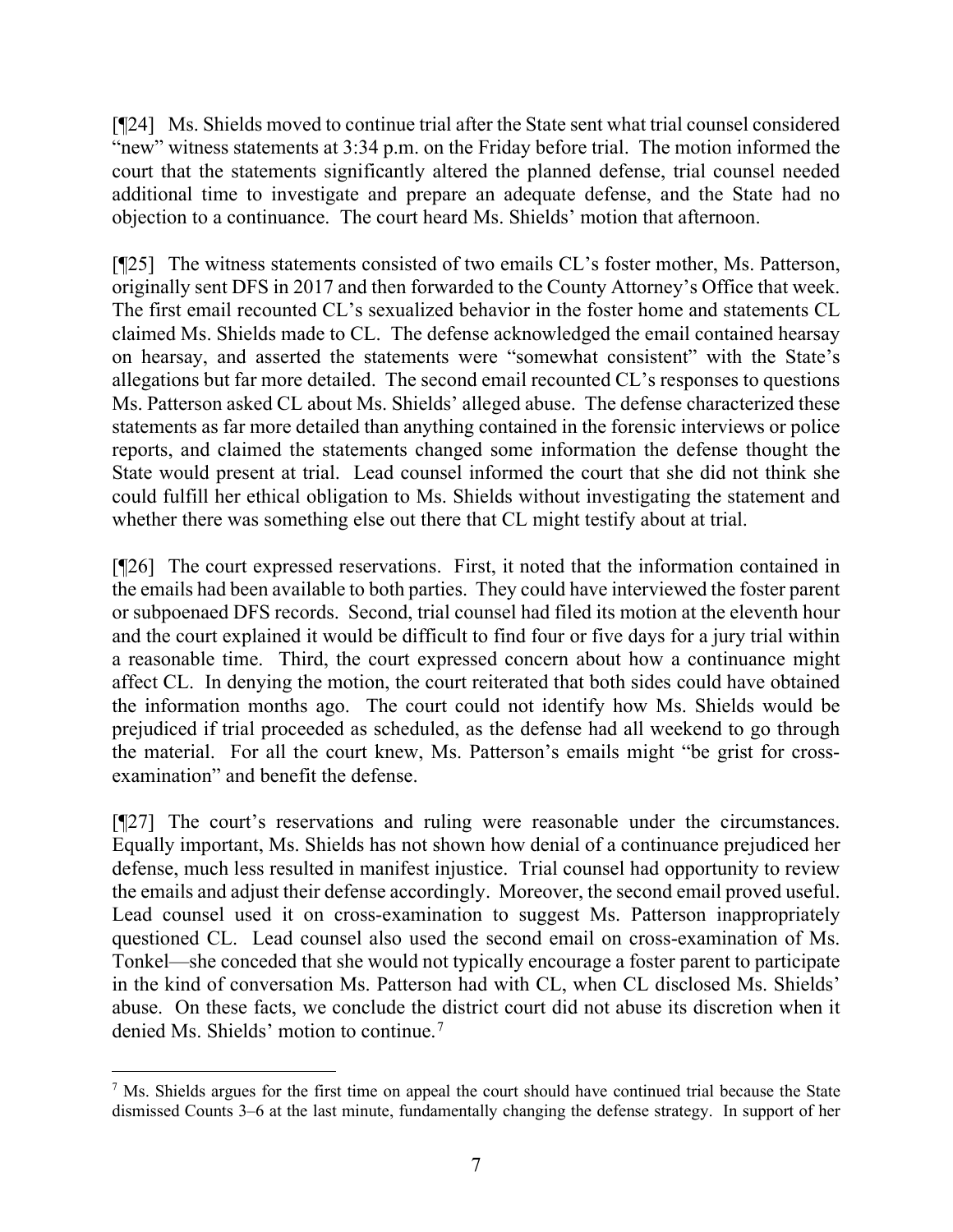### *III. The prosecutor did not commit prejudicial misconduct.*

[¶28] "Prosecutorial misconduct is '[a] prosecutor's improper or illegal act (or failure to act), [especially] involving an attempt to persuade the jury to wrongly convict a defendant or assess an unjustified punishment.'" *Dixon v. State*, 2019 WY 37, ¶ 37, 438 P.3d 216, 231 (Wyo. 2019) (quoting *Craft v. State*, 2013 WY 41, ¶ 13, 298 P.3d 825, 829 (Wyo. 2013)). Ms. Shields "bears the burden of establishing prosecutorial misconduct." *Id*. ¶ 41, 438 P.3d at 231 (citing *Condra v. State*, 2004 WY 131, ¶ 5, 100 P.3d 386, 389 (Wyo. 2004)).

[¶29] On the first day of trial, the defense moved to preclude the State from introducing evidence pertaining to dismissed Counts 3–6 on grounds that it constituted W.R.E. 404(b) evidence. The State informed the court it did not intend to introduce evidence regarding Count 6 but presented alternative arguments why it should be permitted to introduce evidence regarding Counts 3–5. The court sustained the defense's motion, ruling "there will be no reference to any of the activities involved in what was previously framed up as" Counts 3–6. Before opening statements, the court reminded the State "to be wary and careful about eliciting, advertently or probably inadvertently, from any of your witnesses, or on opening remarks, any material relative to those Counts."

[¶30] Ms. Shields contends the prosecutor nevertheless elicited testimony regarding the dismissed counts from Ms. Knox, Detective Wagner, and Ms. Canfield, and referenced evidence regarding dismissed Count 5 in closing argument. She further contends the prosecutor used evidence related to dismissed Count 5 in closing argument to inflame the jury's passion and prejudice. She argues the cumulative effect of those errors prejudiced her.

[¶31] We conclude the prosecutor did not utilize 404(b) evidence to inflame the passion or prejudice of the jury. And even if the prosecutor committed misconduct by eliciting 404(b) testimony and mentioning 404(b) evidence in closing argument, Ms. Shields was not prejudiced.

## **A. Standard of Review**

[¶32] The parties dispute the applicable standard of review. Ms. Shields argues we should review for harmless error because, although she did not object to the prosecutor's conduct at trial, she did file a pretrial demand for notice of the State's intent to introduce 404(b)

argument, she directs our attention to lead counsel's testimony at the Rule 21 hearing that dismissal of Counts 3–6 "completely blew our trial strategy up." Ms. Shields presented no such argument in her motion to continue or at hearing. Because this is not a jurisdictional issue and Ms. Shields presents no argument or authority that it is so fundamental we must consider it, we "adhere to '[o]ur general rule . . . that we will not consider issues not raised in the court below.'" *State v. John*, 2020 WY 46, ¶ 53 n.10, 460 P.3d 1122, 1136 n.10 (Wyo. 2020) (quoting *Williams v. Tharp*, 2017 WY 8, ¶¶ 10–11, 388 P.3d 513, 517 (Wyo. 2017)).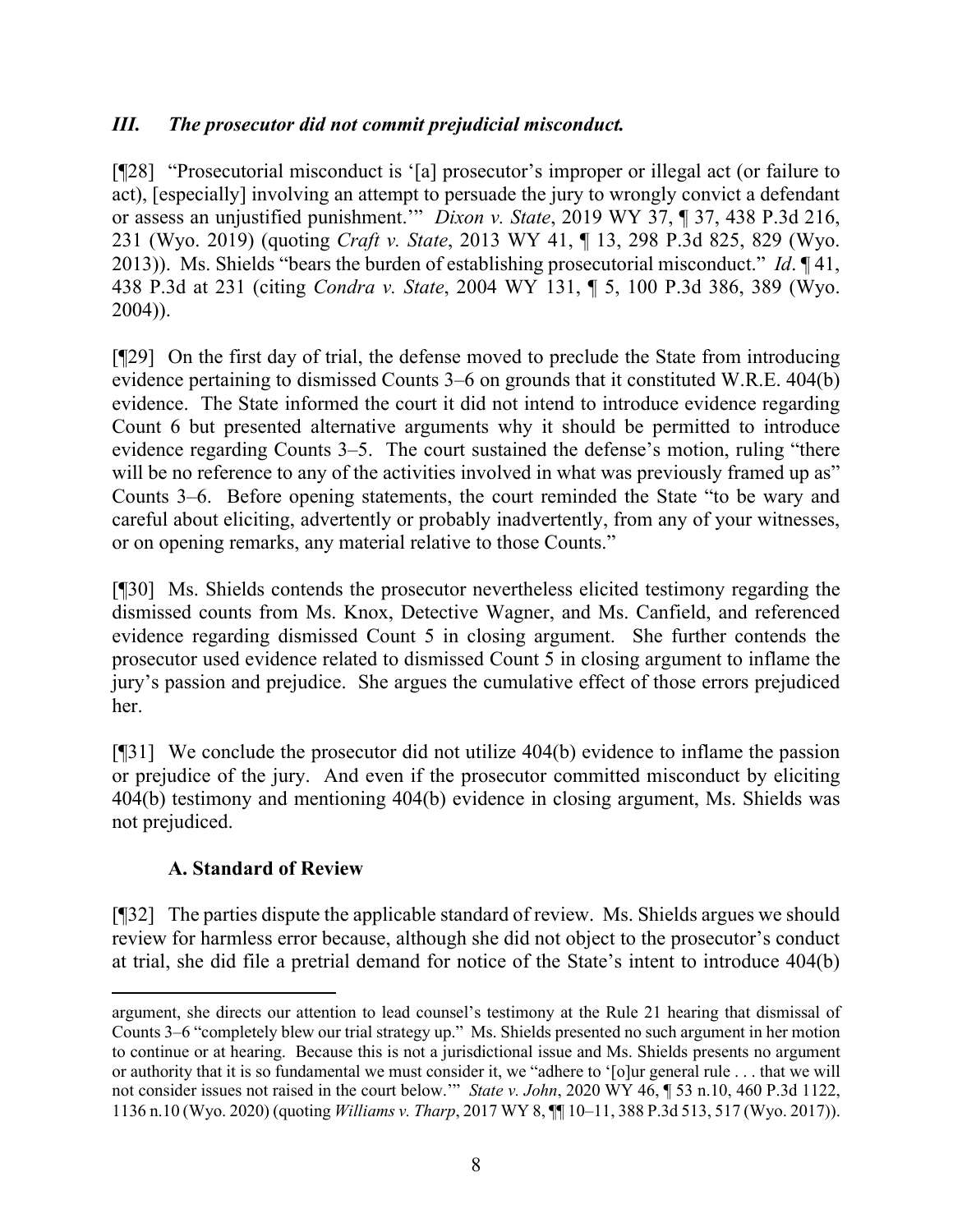evidence. The State maintains we should review for plain error because Ms. Shields did not object to the alleged prosecutorial misconduct. Whether we review for harmless or plain error "our ultimate focus and attention is on whether the alleged error affected [Ms. Shields'] substantial right to a fair trial." *Bogard v. State*, 2019 WY 96, ¶ 18, 449 P.3d 315, 321 (Wyo. 2019) (citations omitted).

### **B. Argument Calculated to Inflame the Jury's Passion or Prejudice**

[¶33] "In evaluating closing argument, we recognize that counsel is allowed wide latitude; the prosecutor may comment on all of the evidence and may suggest reasonable inferences from the evidence." *Id.* ¶ 19, 449 P.3d at 321 (citing *Teniente v. State*, 2007 WY 165, ¶ 30, 169 P.3d 512, 524 (Wyo. 2007)). "We measure the propriety of closing arguments in the context of the entire argument and compare them with the evidence produced at trial." *Id.* (quoting *Doherty v. State*, 2006 WY 39, ¶ 18, 131 P.3d 963, 969 (Wyo. 2006)). "[I]t is well-settled that 'arguments calculated to inflame the passion or prejudice of the jury violate ABA Standards for Criminal Justice regarding argument to the jury.'" *Id.* ¶ 67, 449 P.3d at 331 (quoting *Black v. State*, 2017 WY 135, ¶ 33, 405 P.3d 1045, 1056 (Wyo. 2017)). Such arguments "are improper because they pose a risk that the accused may be convicted for reasons wholly irrelevant to his guilt or innocence." *Buszkiewic v. State*, 2018 WY 100, ¶ 27, 424 P.3d 1272, 1281 (Wyo. 2018) (quoting *Strange v. State*, 2008 WY 132, ¶ 6, 195 P.3d 1041, 1044 (Wyo. 2008)).

[¶34] In closing argument, the prosecutor stated:

And after law enforcement brings this to her attention, shows her, and talks to her about the room, the maintenance room with the hidden bed and the bucket full of urine, she allows Charles Mathisen contact with her daughter. Well, is that contact unsupervised? Who cares if that's unsupervised or not. How can you let him have any sort of contact with your daughter? Once you know what he is, and once law enforcement discusses their concerns with you. Was it unsupervised? Who cares? So she endangers the life or health of [CL] by violating the duty of care or protection that she's got as a mother, as a parent in the home, as the primary caregiver.

Ms. Shields argues these statements mentioned 404(b) evidence regarding dismissed Count 5—which specifically alleged that on May 28, 2016, Ms. Shields failed to provide adequate supervision between CL and a known sex offender suspected of sexually assaulting her and "were an obvious attempt to involve feelings of anger, indignation, and outrage in the jury about Ms. Shields allowing contact between Mr. Mathisen and C.L." on May 28, 2016.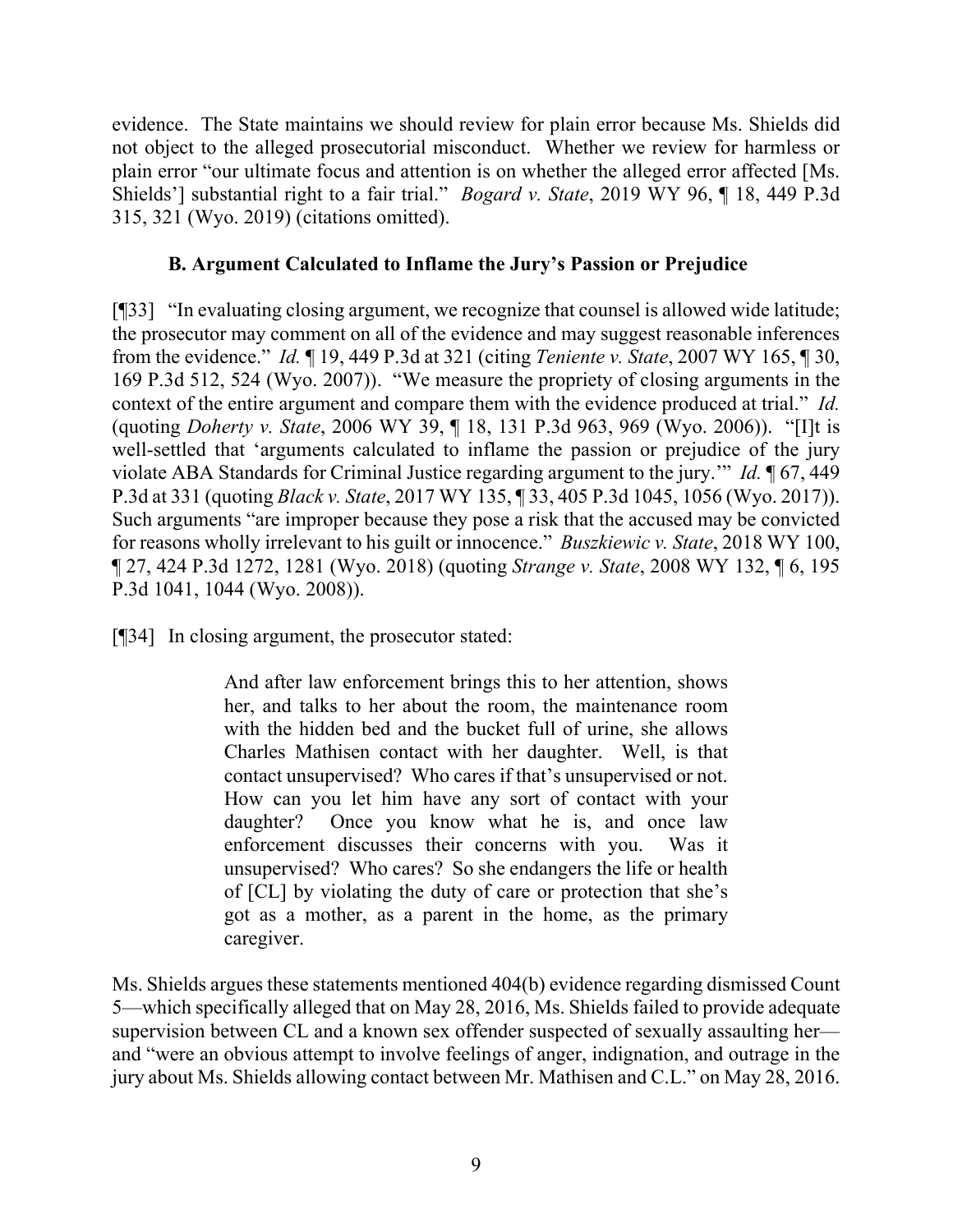[¶35] Though the challenged statements clearly reference Ms. Shields' supervision of CL or lack thereof, the record makes clear the prosecutor permissibly made those statements in the course of addressing the evidence supporting each element of Count 2, misdemeanor child endangerment, and providing the jury a framework in which to view that evidence. *See Buszkiewic*, ¶ 27, 424 P.3d at 1281 (citation omitted) (noting the prosecutor is "entitled to reflect upon the evidence and to draw reasonable inferences from that evidence in order to assist the jury in its function").

[¶36] To convict Ms. Shields of Count 2, the State had to prove beyond a reasonable doubt that on or between March 10, 2015 and May 31, 2016, Ms. Shields "4. Being the parent of a child under the age of sixteen (16) years, C.L.; 5. Having a duty of care or protection to that child; 6. Knowingly; 7. Did permit the endangering of the child's life or health; 8. By violating that duty of care or protection." The prosecutor argued Ms. Shields had a duty to protect CL, knew the danger Mr. Mathisen posed to CL because he showed her videos of him and CL engaged in sexual activity, and yet—alluding to the May 28, 2016 contact between Mr. Mathisen and CL—she did nothing to protect CL. The prosecutor reasonably argued it did not matter whether the contact was supervised or unsupervised in response to the defense's cross-examination of Detective Wagner and Ms. Knox about the nature of CL's contact with Mr. Mathisen on May 2[8](#page-10-0),  $2016$ .<sup>8</sup> He concluded that Ms. Shields endangered CL's life or health and violated her duty of care or protection by allowing any contact between CL and Mr. Mathisen and by failing to call the police or take other action after learning about the videos. When viewed in context, the prosecutor's argument was not designed to inflame the passions or prejudice of the jury or to encourage it to decide the case on anything other than the evidence presented at trial to support a conviction on Count 2. That the prosecutor may have alluded to 404(b) evidence in framing the evidence supporting Count 2 is a separate issue we address next.

### **C. Eliciting Improper Testimony and Engaging in Improper Argument**

[¶37] "[I]t is . . . misconduct for a prosecutor to ignore a trial court's W.R.E. 404(b) order and, thus, knowingly bring inadmissible evidence to the jury's attention." *Bogard*, ¶ 51, 449 P.3d at 327. On direct examination, Ms. Knox and Detective Wagner each testified about Ms. Shields' statement at the first forensic interview that Mr. Mathisen had contact with CL three days prior, on May 28, 2016. The prosecutor also referenced this contact in closing argument, both in providing the jury a timeline of events and in discussing the evidence supporting Count 2. Ms. Shields argues the prosecutor thus violated the court's 404(b) order by eliciting testimony and engaging in argument regarding dismissed Count 5, which specifically pertained to the May 28, 2016 contact between Mr. Mathisen and CL.

<span id="page-10-0"></span><sup>8</sup> Detective Wagner and Ms. Knox each acknowledged on cross-examination that Ms. Shields had not said whether the contact was supervised or unsupervised.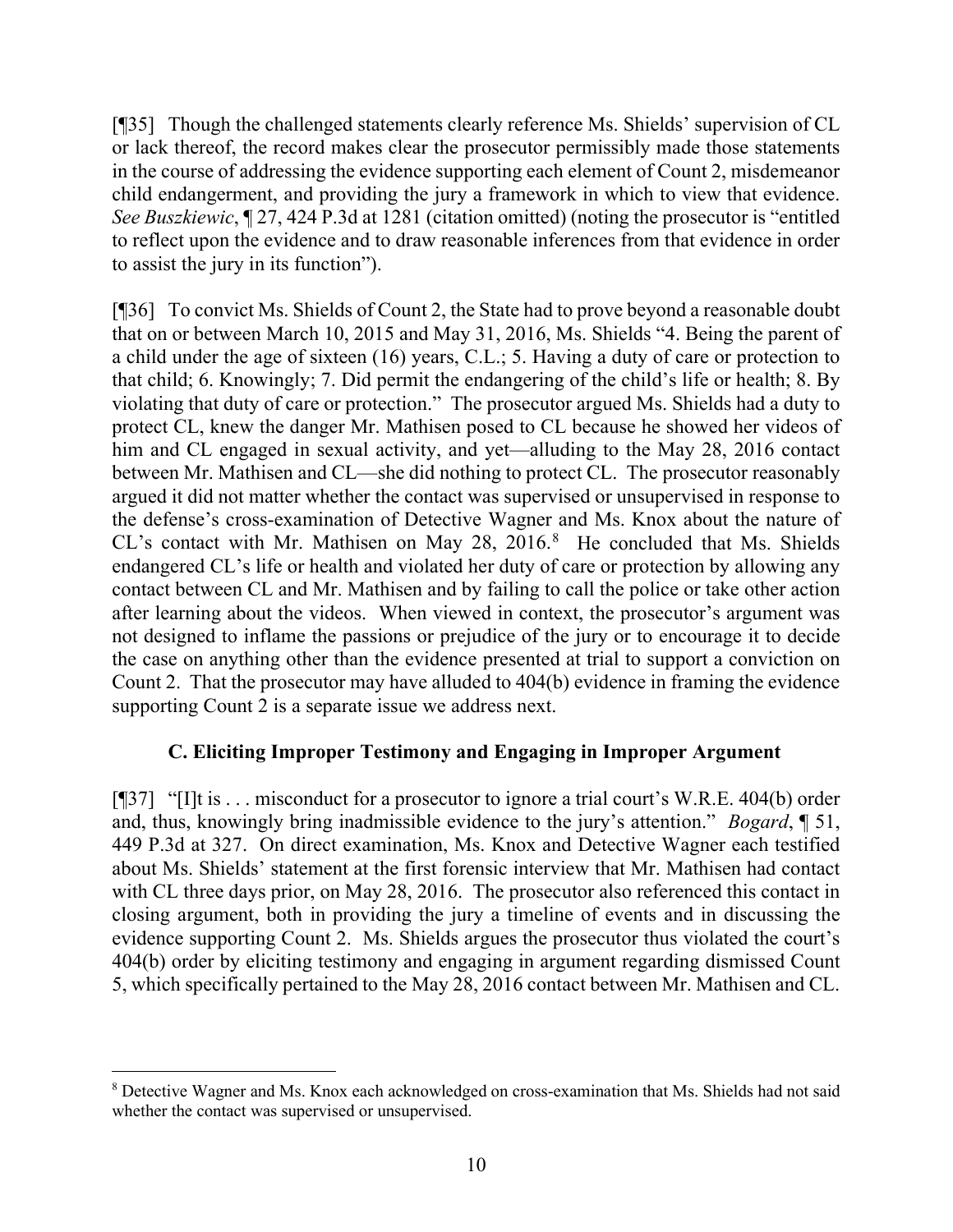[¶38] In addition, Ms. Knox and Ms. Canfield each testified about their June 6, 2016 meeting with Ms. Shields and JL regarding custody. Ms. Knox testified that CL was taken into custody on May 31 because her family did not appear to be protecting her. Ms. Canfield testified that there was a conversation "between the Gillette Police Department and DFS about potential protective custody of the children" because they were concerned about Ms. Shields' ability to "protect the kids from further abuse." Ms. Shields argues this testimony violated the court's 404(b) order because it referred to dismissed Count 3, as well as the duty to protect children other than CL referenced in Count 4.<sup>[9](#page-11-0)</sup>

[¶39] Even if Ms. Knox's, Detective Wagner's, and Ms. Canfield's testimony and the prosecutor's reference to the same in closing violated the court's W.R.E. 404(b) order, the cumulative effect of those errors did not prejudice Ms. Shields. "[A] series of . . . errors will only be cause for reversal where the accumulated effect constitutes prejudice and the conduct of the trial is other than fair and impartial." *Bogard*, ¶ 69, 449 P.3d at 332 (quoting *Sam v. State*, 2017 WY 98, ¶ 61, 401 P.3d 834, 855 (Wyo. 2017)). "[W]e evaluate the possibility of prejudice in the context of the entire record." *Id.* ¶ 70, 449 P.3d at 332 (citing *Hathaway v. State*, 2017 WY 92, ¶ 33, 399 P.3d 625, 634 (Wyo. 2017)).

[¶40] The most important factor in our prejudice analysis is the strength of the State's case. *Id.* ¶ 72, 449 P.3d at 332. We agree with the district court's assessment of the evidence presented at Ms. Shields' trial:

> [T]he court cannot abjure what it necessarily concludes to be a compelling feature of the jury's verdict: it surely found persuasive the clear and strong testimony of C.L., not as fantasy or the fruit of confusion, but as fact. This observation does not denote a failure of trial counsel's defense theory; it is only to say the jury was apparently not so convinced in light of all of the State's evidence, and, in particular, the testimony of C.L.

CL's testimony, though succinct, was compelling and closely corroborated by evidence of Mr. Mathisen's videos and Ms. Tonkel's and Ms. Patterson's testimony about CL's disclosures.

[¶41] Another important consideration is that the alleged prosecutorial misconduct does not "relate[] to a material, consequential fact[.]" *Bogard*, ¶ 72, 449 P.3d at 332. It does not go "to the very heart" of the case—CL's credibility as to the allegations about her

<span id="page-11-0"></span><sup>&</sup>lt;sup>9</sup> Count 3 alleged that between December 1, 2015 and May 27, 2016, Ms. Shields failed to provide adequate supervision between CL and a known sex offender suspected of sexually assaulting her. Count 4 alleged that between December 1, 2015 and May 27, 2016, Ms. Shields failed to provide adequate supervision between ML and a known sex offender.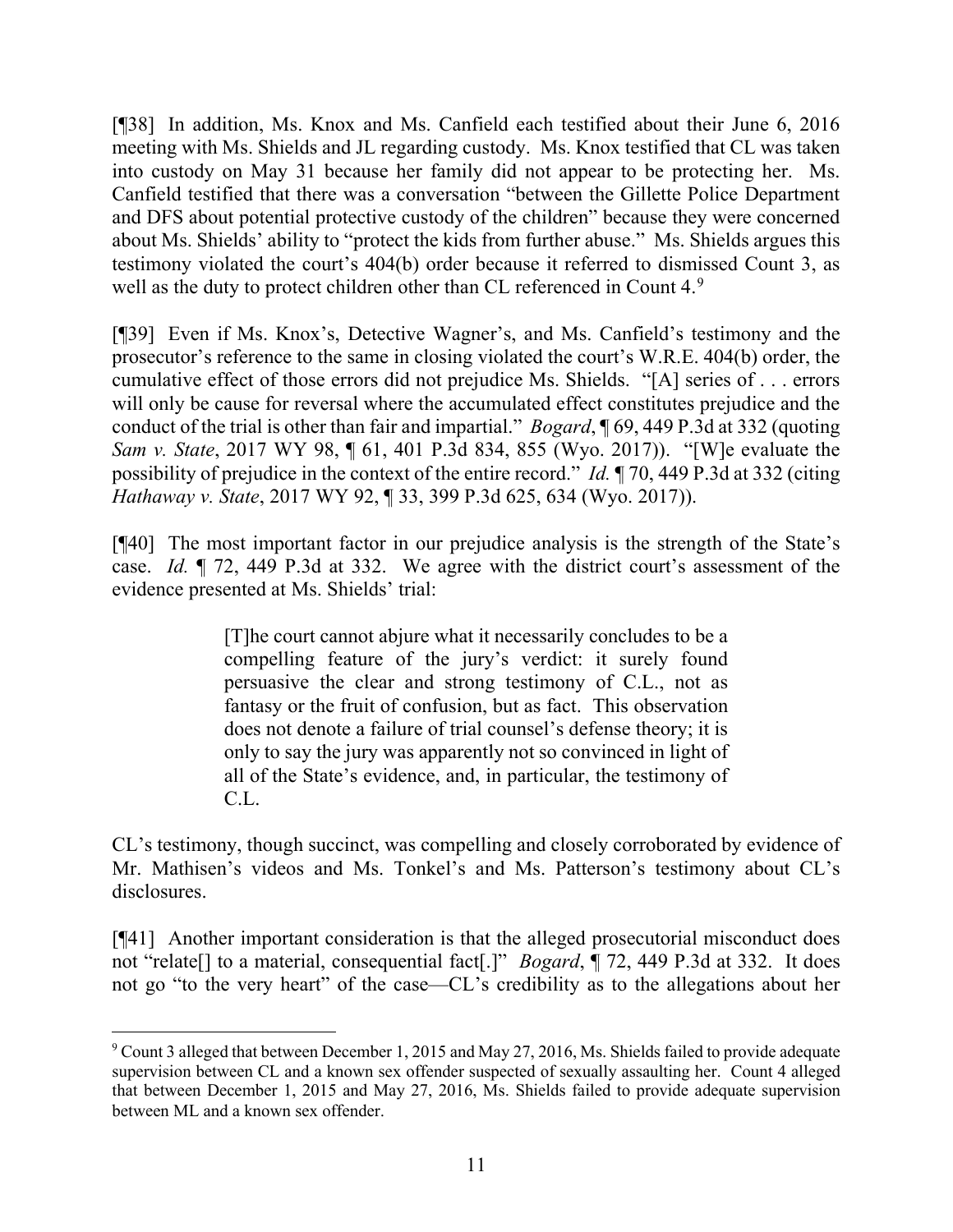mother's sexual abuse (Count 1) and knowledge of Mr. Mathisen's videos (Count 2). *Cf. id.*  $\sqrt{81}$ , 449 P.3d at 334. The prosecutor elicited the challenged testimony from Ms. Knox, Detective Wagner, and Ms. Canfield to explain peripheral matters such as why the first forensic interview did not take place and why the State took CL into custody.

[¶42] During closing argument, the prosecutor first mentioned the May 28, 2016 contact as he provided the jury a timeline of events. He later alluded to the May 28, 2016 contact when he discussed how the evidence established each element of Count 2, *see supra ¶* 36. As shown above, that second reference was vague and brief. The prosecutor mentioned no specific dates and his statement did not go to the crux of dismissed Count 5 (whether Ms. Shields adequately supervised CL on May 28, 2016) or CL's credibility pertaining to her mother's knowledge of the danger Mr. Mathisen posed to CL (Count 2). That Ms. Shields permitted any type of contact with CL after finding out about the videos may have helped to prove Count 2, but it was not material or consequential. The jury could have concluded Ms. Shields placed CL's life and health at risk based solely on evidence she failed to report Mr. Mathisen's conduct after seeing the videos.

[¶43] For these reasons, we conclude the alleged misconduct did not affect Ms. Shields' substantial right to a fair trial. *Bogard*, ¶ 18, 449 P.3d at 321.

## *IV. The court did not err by denying Ms. Shields' motion for a new trial.*

[¶44] The standard by which we review ineffective assistance of counsel claims is well established:

> A criminal defendant has the right to the effective assistance of counsel. U.S. Const. amend. VI; Wyo. Const., art. 1, § 10; *Strickland v. Washington*, 466 U.S. 668, 686, 104 S.Ct. 2052, 2063, 80 L.Ed.2d 674 (1984) ("[T]he right to counsel is the right to the effective assistance of counsel." (quotations omitted)). When a defendant claims he has been denied that right, he must show both that counsel's performance was deficient, and he was prejudiced as a result. *Galbreath v. State*, 2015 WY 49, ¶ 5, 346 P.3d 16, 18 (Wyo. 2015); *Strickland*, 466 U.S. at 687, 104 S.Ct. at 2064. Counsel acts deficiently when he "fail[s] to render such assistance as would have been offered by a reasonably competent attorney." *Galbreath*, ¶ 5, 346 P.3d at 18 (quoting *Bloomer v. State*, 2010 WY 88, ¶ 18, 233 P.3d 971, 976 (Wyo. 2010)). "Prejudice occurs when there is 'a reasonable probability that, absent counsel's deficient assistance, the outcome of [appellant's] trial would have been different.'" *Id*. (quoting *Bloomer*, ¶ 18, 233 P.3d at 976). A failure to establish one of the two prongs dooms an ineffective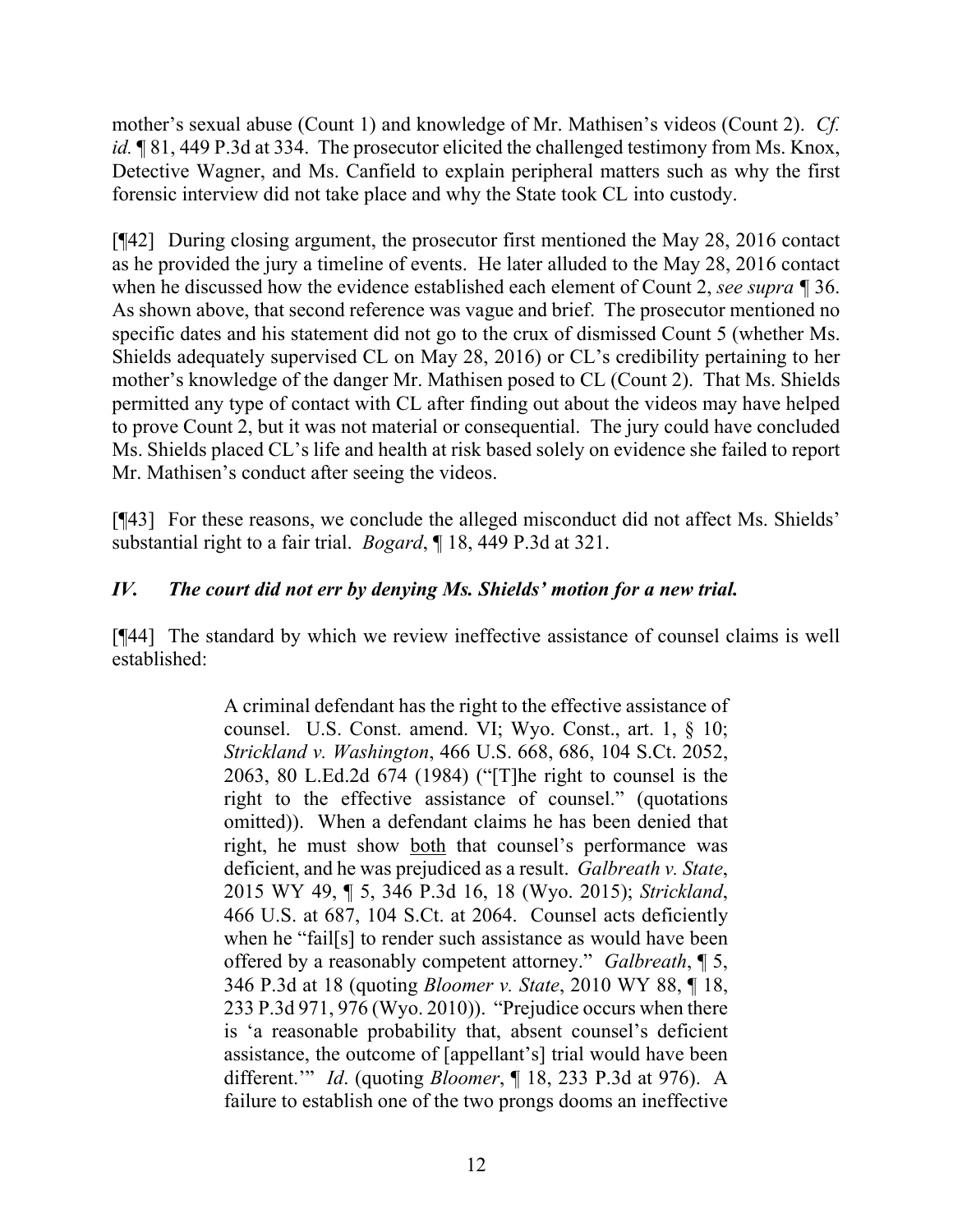assistance of counsel claim. *Dettloff v. State*, 2007 WY 29, ¶ 19, 152 P.3d 376, 382 (Wyo. 2007).

Ineffective assistance of counsel claims are "mixed questions of law and fact." *Griggs v. State*, 2016 WY 16, ¶ 37, 367 P.3d 1108, 1124 (Wyo. 2016). We defer to a district court's factual findings unless clearly erroneous; we review de novo the court's legal conclusions, including whether counsel's conduct was deficient and whether defendant was prejudiced as a result. *Id.* We "invoke<sup>[]</sup> a strong presumption that counsel rendered adequate assistance and made all significant decisions in the exercise of reasonable judgment. [T]he paramount determination is whether, in light of all the circumstances, trial counsel's acts or omissions were outside the wide range of professionally competent assistance." *Schreibvogel v. State*, 2010 WY 45, ¶ 47, 228 P.3d 874, 889 (Wyo. 2010) (citations and quotations omitted).

*Winters v. State*, 2019 WY 76, ¶¶ 11–12, 446 P.3d 191, 198–99 (Wyo. 2019) (emphasis in original).

[¶45] Ms. Shields raises four ineffective assistance of counsel claims on appeal. The district court included fact findings as to each of those claims in its Rule 21 order. Ms. Shields does not challenge those findings as clearly erroneous. Consequently, we defer to those findings as we consider each of her claims. *Id.* ¶ 12, 446 P.3d at 199.

### **A. Criminal Law Experience and Training**

[¶46] Rule 1.1 of the Wyoming Rules of Professional Conduct for Attorneys at Law mandates that attorneys "provide competent representation to a client" and states that "[c]ompetent representation requires the legal knowledge, skill, thoroughness and preparation reasonably necessary for the representation." The comments illuminate the meaning of competent representation, stating in relevant part:

Legal Knowledge and Skill.

[1] In determining whether a lawyer employs the requisite knowledge and skill in a particular matter, relevant factors include the relative complexity and specialized nature of the matter, the lawyer's general experience, the lawyer's training and experience in the field in question, the preparation and study the lawyer is able to give the matter and whether it is feasible to refer the matter to, or associate or consult with, a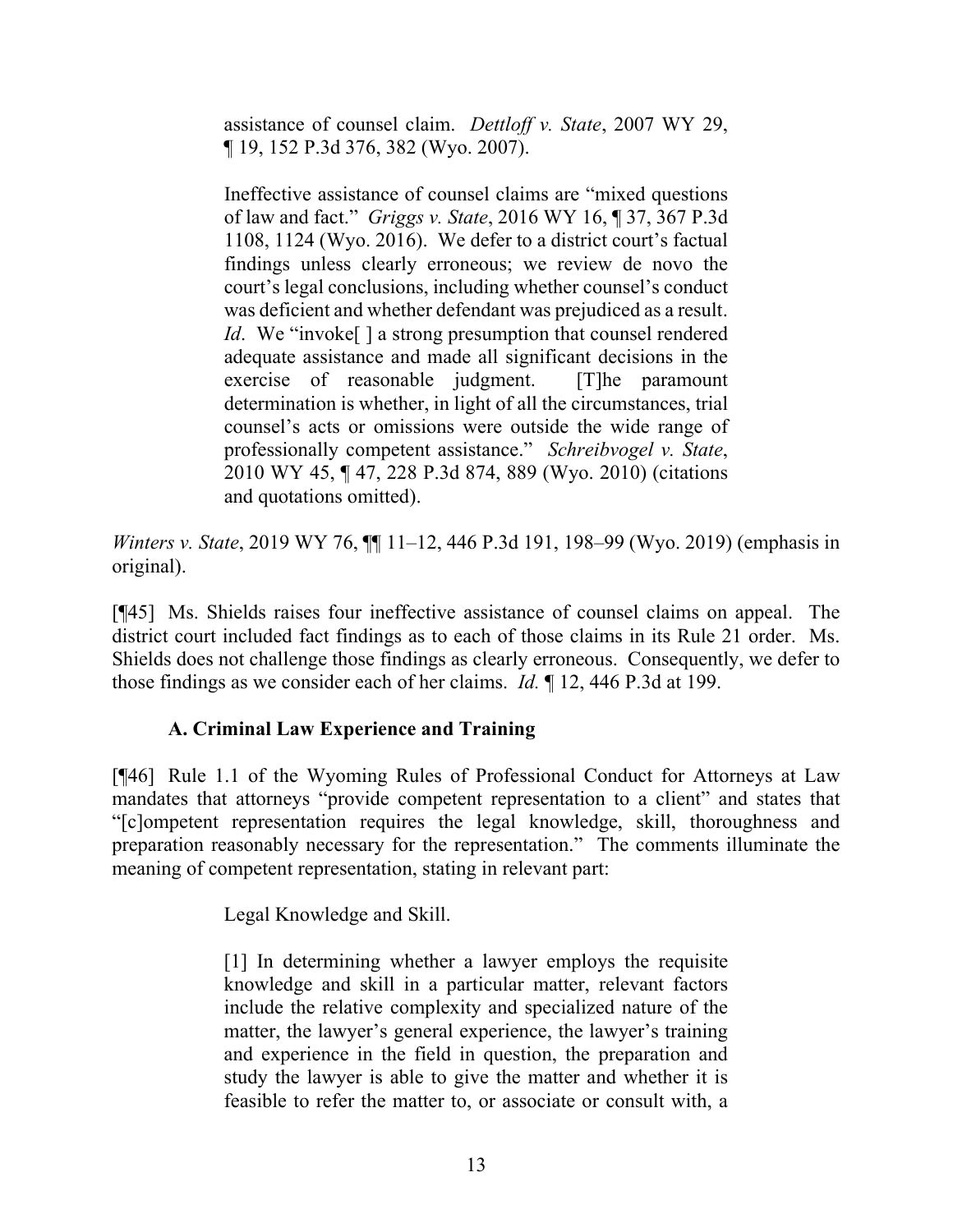lawyer of established competence in the field in question. In many instances, the required proficiency is that of a general practitioner. Expertise in a particular field of law may be required in some circumstances.

[2] A lawyer need not necessarily have special training or prior experience to handle legal problems of a type with which the lawyer is unfamiliar. A newly admitted lawyer can be as competent as a practitioner with long experience. Some important legal skills, such as the analysis of precedent, the evaluation of evidence and legal drafting, are required in all legal problems. Perhaps the most fundamental legal skill consists of determining what kind of legal problems a situation may involve, a skill that necessarily transcends any particular specialized knowledge. A lawyer can provide adequate representation in a wholly novel field through necessary study. Competent representation can also be provided through the association with a lawyer of established competence in the field in question.

. . . .

[4] A lawyer may accept representation where the requisite level of competence can be achieved by reasonable preparation.

. . . .

Thoroughness and Preparation.

[5] Competent handling of a particular matter includes inquiry into and analysis of the factual and legal elements of the problem, and use of methods and procedures meeting the standards of competent practitioners. It also includes adequate preparation. The required attention and preparation are determined in part by what is at stake; major litigation and complex transactions ordinarily require more extensive treatment than matters of lesser complexity and consequence.

Wyo. R. Prof. Conduct 1.1, Comments 1, 2, 4, 5.

[¶47] Ms. Shields asserts trial counsel violated Rule 1.1 because they lacked sufficient criminal law experience and training to defend her. According to Ms. Shields, a case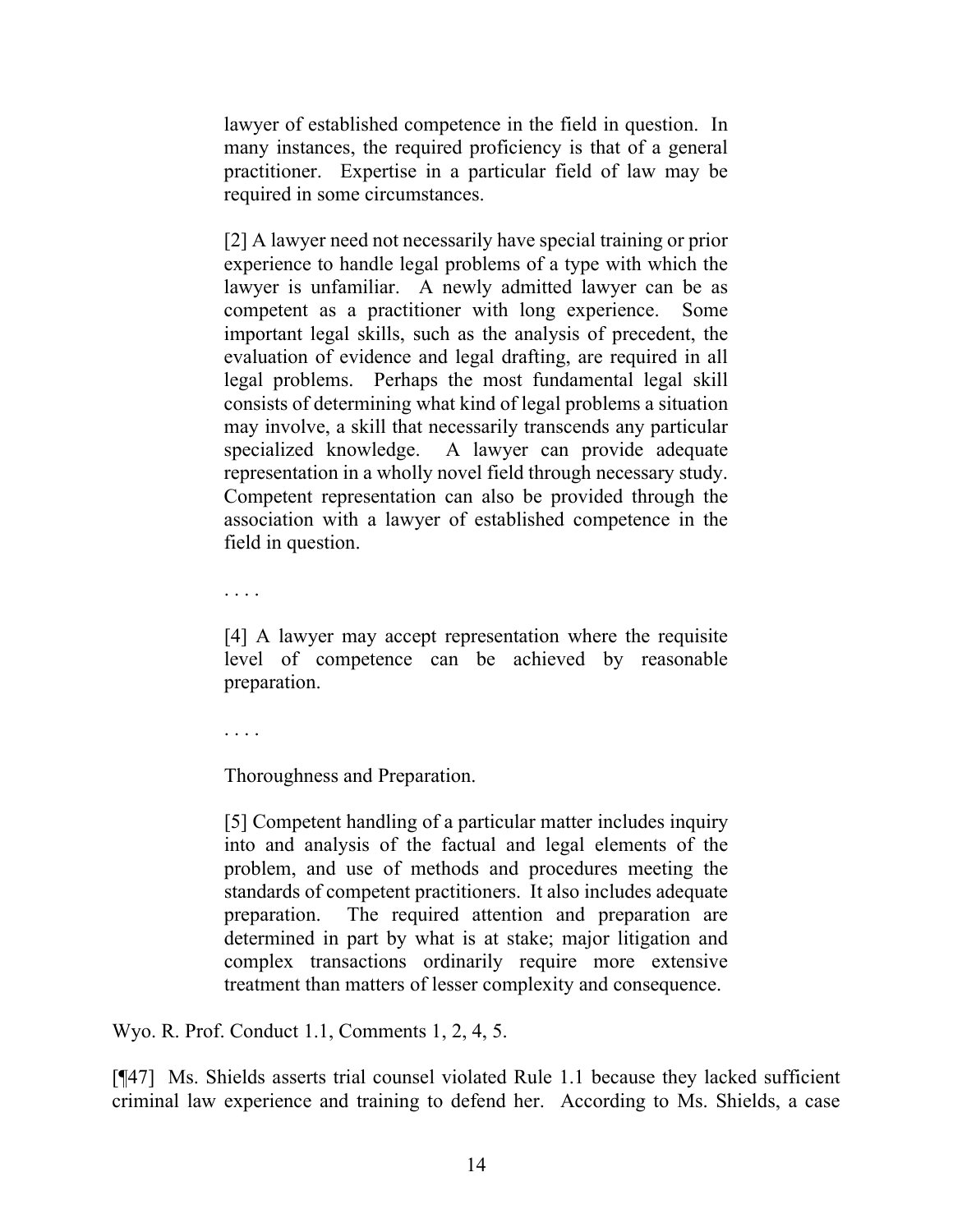involving sexual abuse of a minor is complex and requires specialized understanding of the case law and scientific literature associated with disclosure by children, which neither trial counsel had.

[¶48] Relevant to this claim the trial court found:

51. [Lead counsel] has been a member of the Wyoming State Bar since October 2008. She worked first as a law clerk for the Sixth Judicial District Court for three (3) years, then as a Deputy Campbell County and Prosecuting Attorney for two (2) years, before finally opening her own law firm approximately six (6) years ago.

52. [Lead counsel] described her law practice as consisting of approximately seventy percent (70%) juvenile law and the other thirty percent (30%) a variety of family law, criminal law, adoptions, guardianships and other small legal matters.

53. [Lead counsel] testified she did not have any specialized training in criminal law, other than her experience working cases. As a prosecutor, she participated in at least three (3) jury trials; a felony, a juvenile neglect, and a misdemeanor.

54. Prior to the criminal charges being filed, as well as while they were pending, [lead counsel] acted as Defendant's appointed counsel in a related juvenile case.

55. When Defendant was first charged criminally, [lead counsel] testified the charges were a series of misdemeanors. And, although she discussed with Defendant whether Defendant wanted to be represented by the Public Defender's Office in the criminal matter, Defendant indicated it was her desire to continue with [lead counsel].

56. Having represented the Defendant for approximately a year as her juvenile attorney, [lead counsel] believed the Defendant was aware of her legal job history and the fact her practice was devoted largely to juvenile law.

57. [Lead counsel] undertook the representation of Defendant in the criminal matter *pro bono*.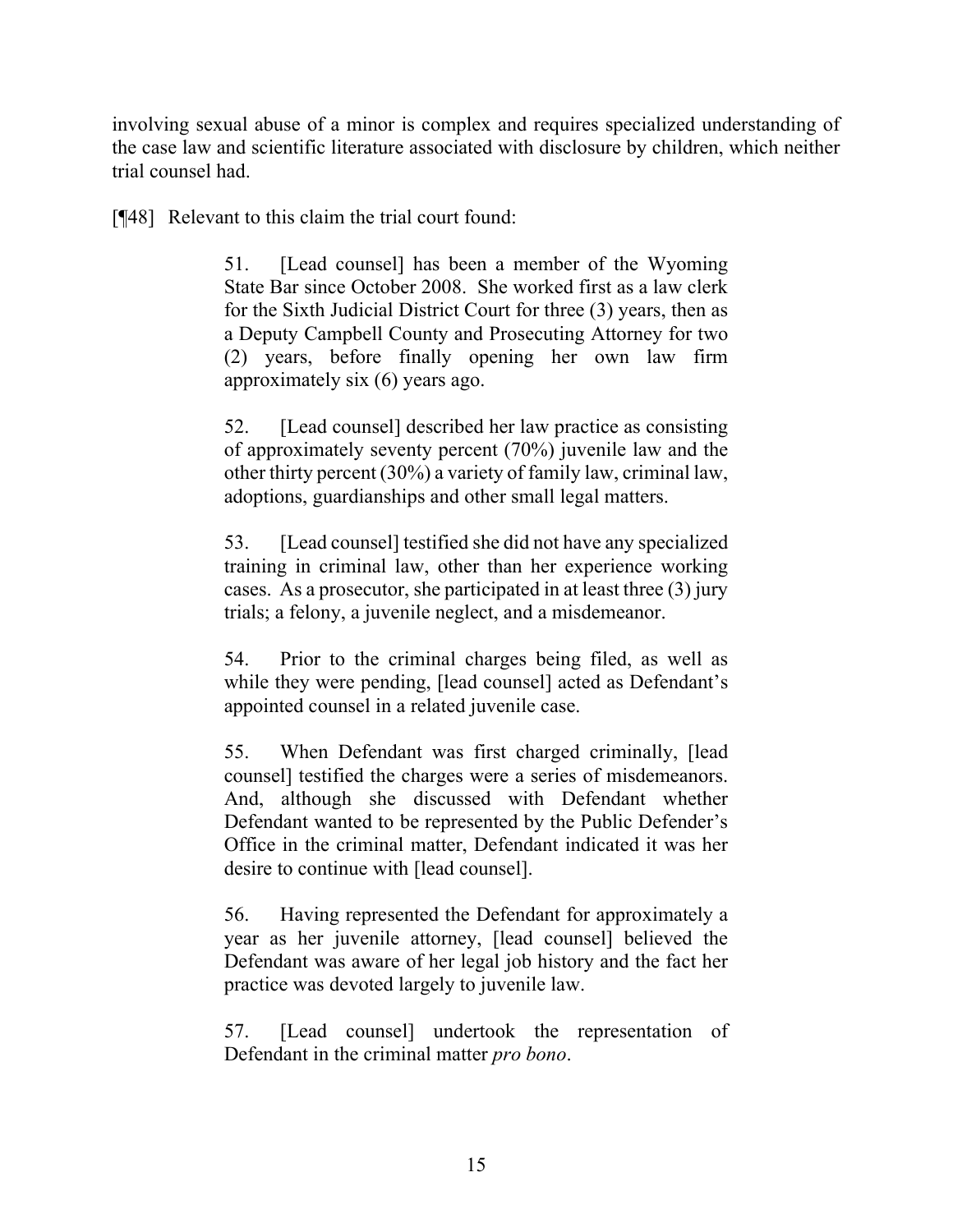58. [Lead counsel's] associate . . . assisted in Defendant's criminal case.

59. [Co-counsel] has been a member of the Wyoming State Bar since September 2014. He worked first as a Deputy Campbell County and Prosecuting Attorney for a little over two (2) years, then worked briefly for a private criminal defense firm in Gillette, before joining [lead counsel's law firm], where he worked for approximately a year and a half.

60. [Co-counsel] testified at the time of Defendant's trial, he had sat at the table, as one of two trial counsel, in approximately eleven (11) trials.

[¶49] Ms. Shields takes no issue with these findings and instead premises her claim on the bald assertion that a case involving sexual abuse of a minor is complex and thus requires specialized knowledge about disclosures by children. She has cited no authority and we have found none that requires defense attorneys in cases involving charges of sexual abuse of a minor to have specialized training and experience. Deferring to the district court's fact findings, we conclude trial counsel demonstrated "the legal knowledge, skill, thoroughness and preparation reasonably necessary" to represent Ms. Shields. Wyo. R. Prof. Conduct 1.1.

# **B. Review of and Familiarity with Discovery**

[¶50] "[C]ounsel has a duty to make reasonable investigations or to make a reasonable decision that makes particular investigations unnecessary." *Pickering v. State*, 2020 WY 66, ¶ 62, 464 P.3d 236, 256 (Wyo. 2020). An "investigation should always include efforts to secure information in the possession of the prosecution and law enforcement authorities." *Rompilla v. Beard*, 545 U.S. 374, 387, 125 S.Ct. 2456, 2466, 162 L.Ed.2d 360 (2005) (quoting 1 ABA Standards for Criminal Justice 4–4.1 (2d ed. 1982 Supp.)). It follows that counsel must "make some effort to learn the information in the possession of the prosecution and law enforcement authorities." *Id.* at 387 n.6, 125 S.Ct. at 2466 n.6.

[¶51] Relying on the grounds asserted in the defense's motion to continue trial—that trial counsel needed additional time to prepare because of two emails with "new" witness statements—Ms. Shields contends trial counsel failed to thoroughly review and be familiar with discovery.

[¶52] Relevant to this claim the trial court found:

70. [Lead counsel] testified, in looking at her time in respect to Defendant's juvenile case, she and [co-counsel] collectively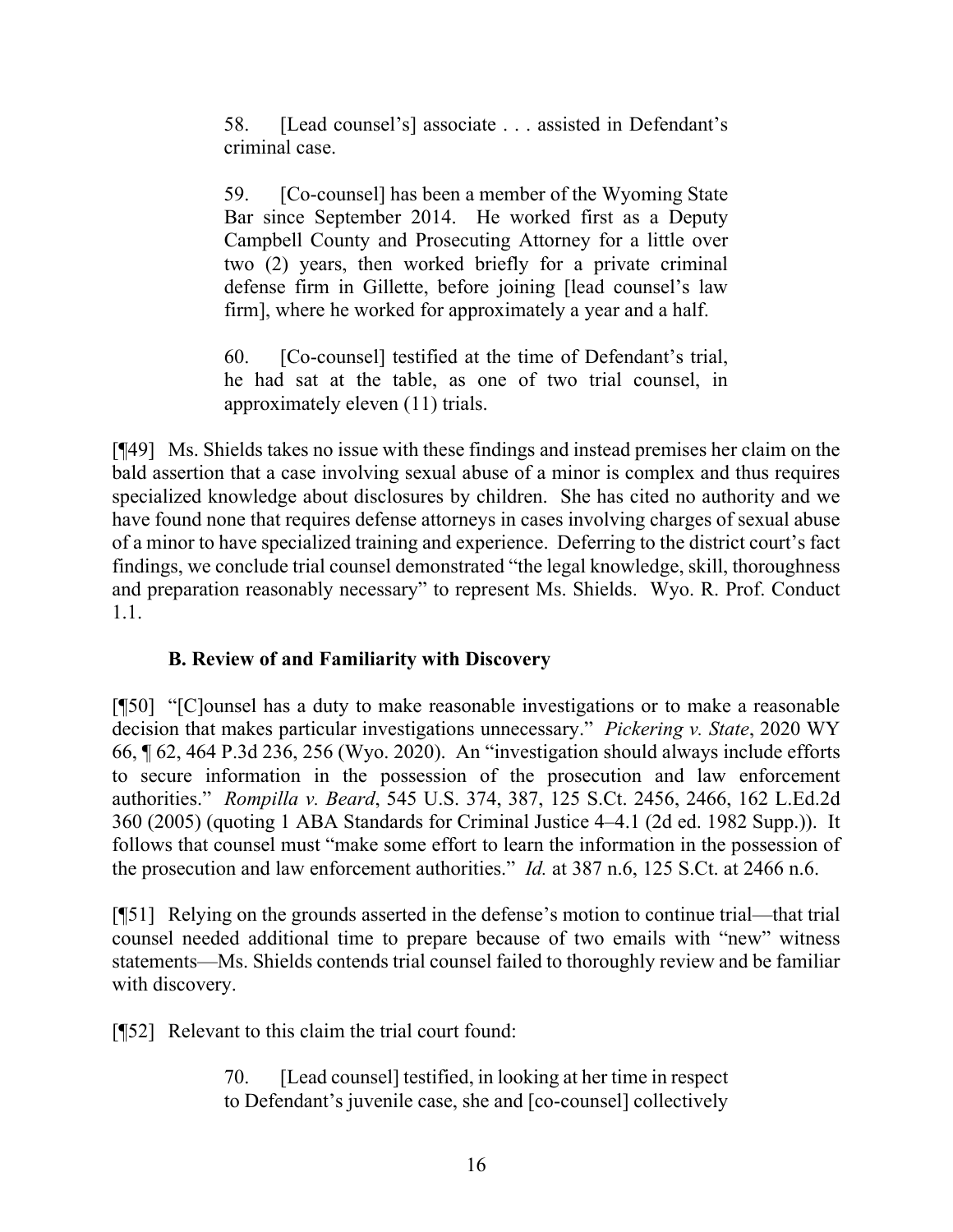worked 300 hours -although, insofar as the juvenile case itself, she estimated [co-counsel's] hours were probably only 10 to 20.

71. Because Defendant's cases (criminal and juvenile) were so intertwined, [lead counsel] testified she would have difficulty separating out hours devoted strictly to the criminal case. However, she indicated it would be fair to say, between the two cases, she and [co-counsel] worked 300 plus hours.

72. While [co-counsel] estimated, conservatively, he had devoted over one hundred (100) hours to the criminal case alone from the time he became involved until the day the jury trial commenced.

73. Both [trial counsel] agreed the case was a "discovery nightmare."

74. According to [lead counsel], discovery consisted of pages and pages of documents and disk after disk of videos. Paper-wise, discovery filled two letter-sized banker's boxes and [lead counsel] estimated she had between 75 and 100 disks of information, although many of those were duplicative.

75. [Lead counsel] testified she reviewed all discovery in both cases. She had already examined most of the materials extensively in the juvenile case and much of it was rediscovered to her two or three times in the criminal case.

76. Discovery often came in piecemeal and trickled in continually as [trial counsel] prepared for trial.

. . . .

78. The [Defendant's] motion to continue was based upon two (2) emails Defense counsel had received from the State around 3:34 p.m. One contained a statement from C.L.'s foster parent to DFS and one contained a journal the foster parent had been keeping of C.L.'s disclosures that she shared with DFS. Both emails indicated they had been sent to DFS the previous year.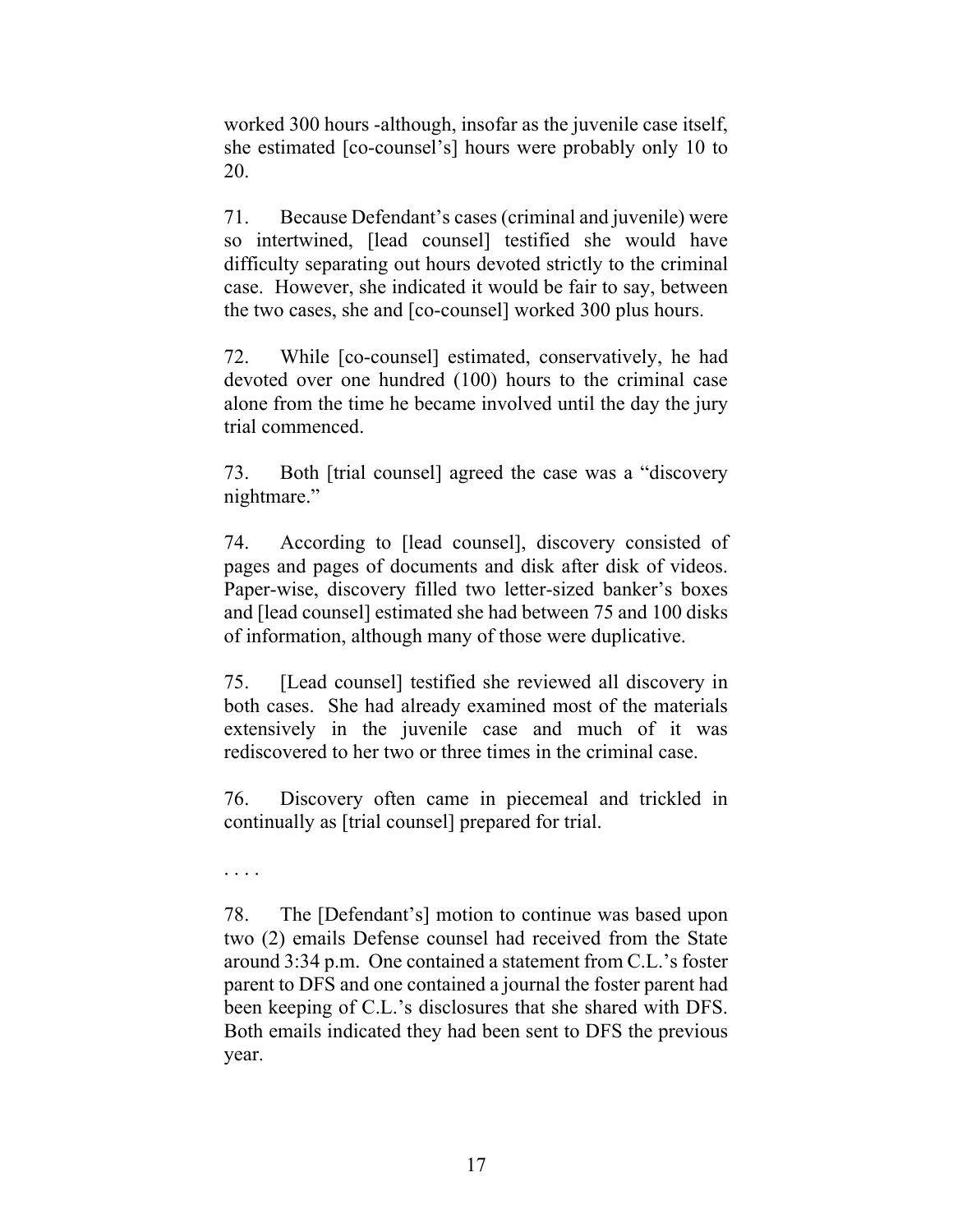79. The court denied the request for a continuance when it became clear the information in the emails was not inconsistent with the allegations made by the State against the Defendant and because both sides had been in a position to vet the foster parent prior to trial.

80. At the [Rule 21] hearing, Defendant's current counsel (Appellate Division, State Public Defender) pointed out the text of the emails which were the subject of the motion to continue had, in fact, been disclosed to Defendant's trial counsel. They were essentially buried on page 23 of a previously disclosed police report.

81. [Lead counsel] testified she did not remember the emails and noted this police report was one of many such reports discovered and rediscovered to the defense. And, every time it was provided to her, it had additional pages attached. [Lead counsel] testified she reviewed all additional pages when they came in, but apparently did not register these emails.

82. [Co-counsel] likewise testified he did not recall the police report which referenced the emails and indicated it was possible the report had slipped his mind as this case involved "a lot of pages of discovery." Although, he too had reviewed the discovery thoroughly as it was provided and later on as the case progressed towards trial.

83. [Lead counsel] indicated by the time of trial, she had reviewed the discovery multiple times and had sorted out what was duplicative and what was not. For trial, she had one binder which contained the originals of every document.

(Footnote omitted.)

[¶53] Ms. Shields does not contest that trial counsel had reviewed and were familiar with discovery when trial commenced. "[W]e have stated that an appellant cannot prove ineffective assistance of counsel for failure to investigate 'where an appellant fails to identify the favorable evidence or witnesses that additional investigation would have revealed.'" *Brock v. State*, 2012 WY 13, ¶ 17, 272 P.3d 933, 938 (Wyo. 2012) (quoting *Asch v. State*, 2003 WY 18, ¶ 41, 62 P.3d 945, 958–59 (Wyo. 2003)). Ms. Shields has not identified how trial counsels' further review of and familiarity with the materials they received from the State before trial would have benefited the defense or otherwise affected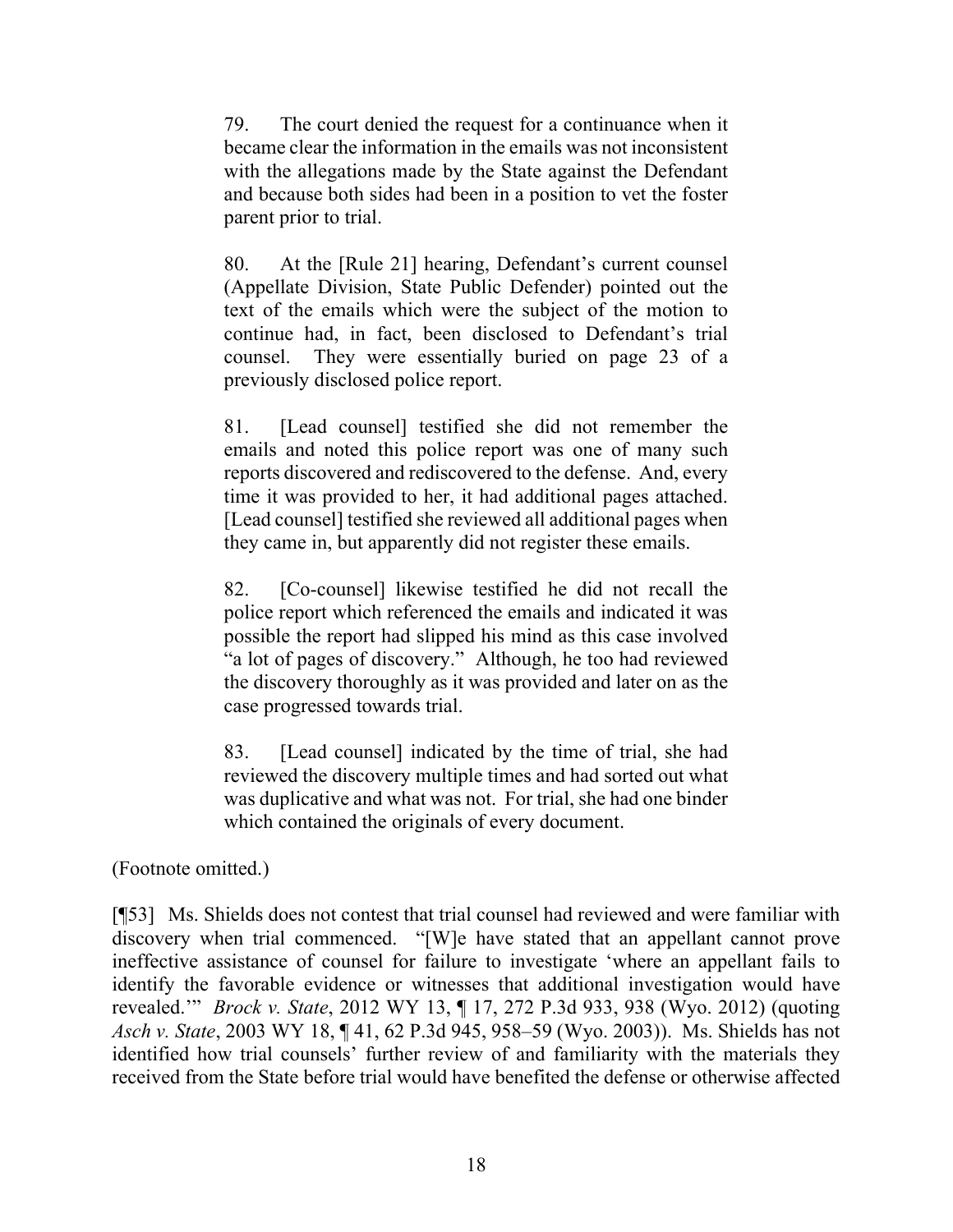the trial outcome. Trial counsel did not perform deficiently with respect to its pretrial investigation and no prejudice showing has been made.

# **C. Vetting Taint Pretrial**

[¶54] Taint involves more than just intentional manipulation. "[C]hildren can be susceptible to suggestive interview techniques and [] such techniques can undermine the reliability of a child's account of actual events[.]" *English v. State*, 982 P.2d 139, 145 (Wyo. 1999) (citation omitted). "Undue suggestiveness can occur when an interviewer has a preconceived notion of what has happened to a child, the interviewer uses leading questions, the interviewer is a trusted authority figure, the person accused of wrongdoing is vilified during the interview, or the interviewer uses threats or rewards to pressure the child." *Griggs*, ¶ 30, 367 P.3d at 1122 (quoting *English*, 982 P.2d at 146 (citations omitted)). Accordingly, "[w]hen there is a specific allegation of taint," a court should expand its competency analysis. *Id.*; *see supra* n.6.

[¶55] Ms. Shields argues trial counsel provided ineffective assistance by "[n]ot vetting a pretrial taint issue when the trial defense was taint." She insists trial counsel's false memory defense was a taint defense. She further asserts trial counsel did not recognize this because they incorrectly viewed taint as limited to purposeful manipulation of a child.

[¶56] Relevant to this claim the trial court found:

86. As indicated above . . . [lead counsel] testified she observed Judge Rumpke conduct an *in-camera* interview with C.L. in the juvenile case.

87. And, as noted above in the court's factual findings related to the history of this case, this court held a Competency/Taint hearing in relation to C.L. on July 6, 2018 at 9:00 o'clock A.M.

88. At the Competency/Taint hearing, C.L. was the only witness called and the court alone made inquiry of her in relation to the *Larsen* factors. At the conclusion of her testimony, [lead counsel] averred, based upon C.L.'s answers to the court's questions, the defense was not going to challenge her competency.

89. The court ultimately found C.L. to be competent and entered an order to that effect.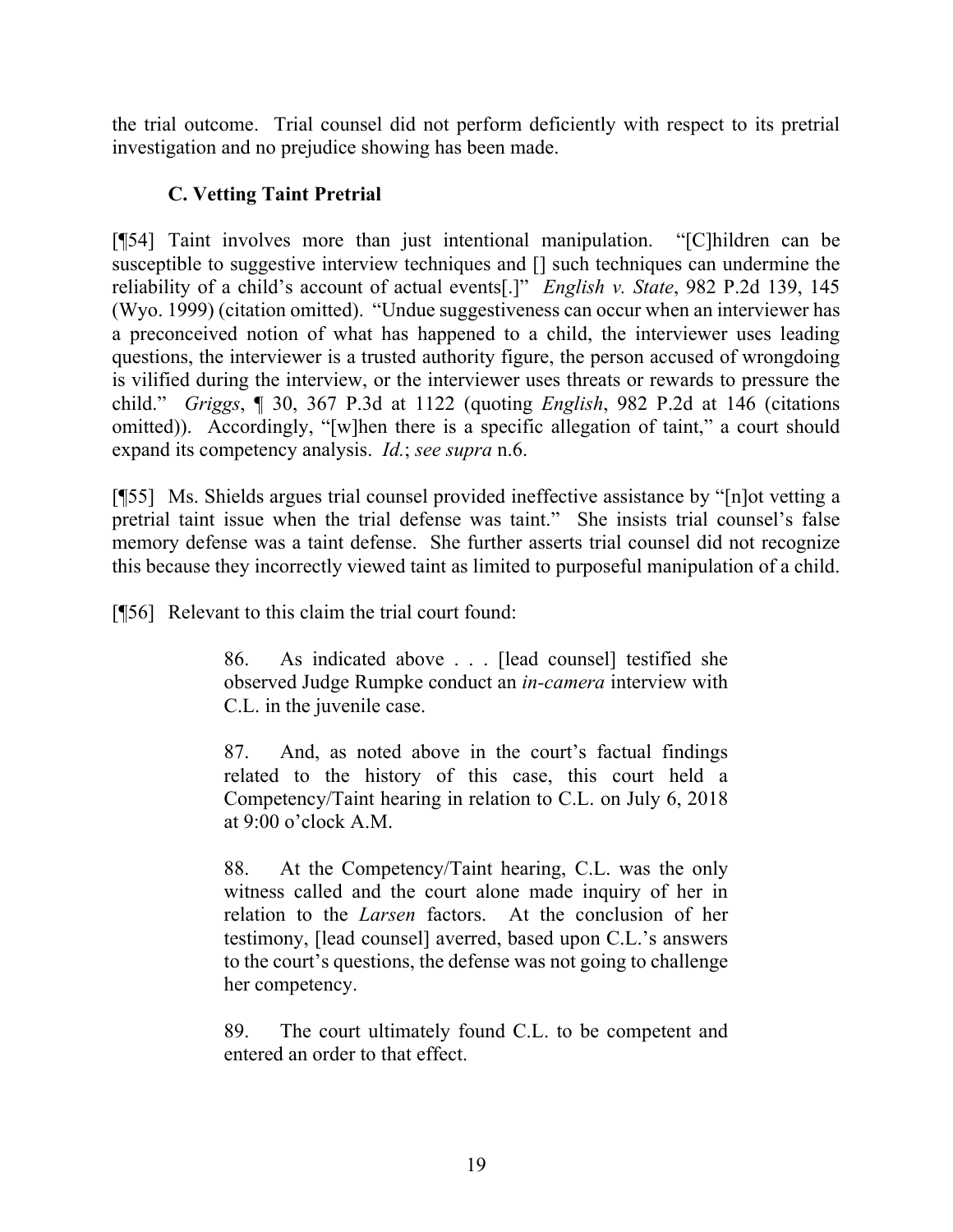90. Both [trial counsel] indicated the theory of their defense was not taint, but rather that C.L. genuinely believed the events she testified about in relation to her mother occurred. But, C.L. was, in fact, mistaken and essentially transferring the trauma form the sex acts committed by Charles Mathisen onto the Defendant.

91. [Co-counsel] described the defense theory as basically "a traumatic transference of blame" as opposed to alleging the child had been coached or fed information. [Co-counsel] testified he was not aware of any witness, expert or otherwise, who might have been called to establish C.L.'s testimony was the product of "taint."

92. To this end, in [lead counsel's] questioning of Brandi Tonkel, the State's expert witness, she elicited testimony from Ms. Tonkel that it was possible a child could tell an interviewer her parents knew about abuse when they did not, simply because the child wished the parents had known. Ms. Tonkel also admitted C.L. initially identified only "Chuck" as the person who had taught her about vibrators.

93. [Lead counsel] also testified she consulted with a number of other attorneys (including esteemed and experienced defense counsel at the Nick Carter Law Firm) in Gillette, Wyoming about how to handle certain aspects of the case, including how to question C.L. on the stand and how to cross-examine Ms. Tonkel.

94. [Co-counsel] testified he sat in on at least one of these counsel-to-counsel consultations with [lead counsel], although he testified he did not personally seek out additional consultations.

(Footnote omitted.)

[¶57] As these findings show, the defense was not taint as Ms. Shields now suggests, though it did involve some peripheral arguments regarding taint in the form of suggestive questioning by Ms. Patterson and Ms. Tonkel. More importantly, regardless of how the defense is characterized, "[t]here is no evidence . . . that a reasonably competent attorney would have requested a separate taint hearing" under the circumstances. *See Griggs*, ¶ 50, 367 P.3d at 1127. Ms. Shields called an experienced defense attorney as an expert witness at the Rule 21 hearing but he did not address the issue of vetting taint pretrial nor did Ms.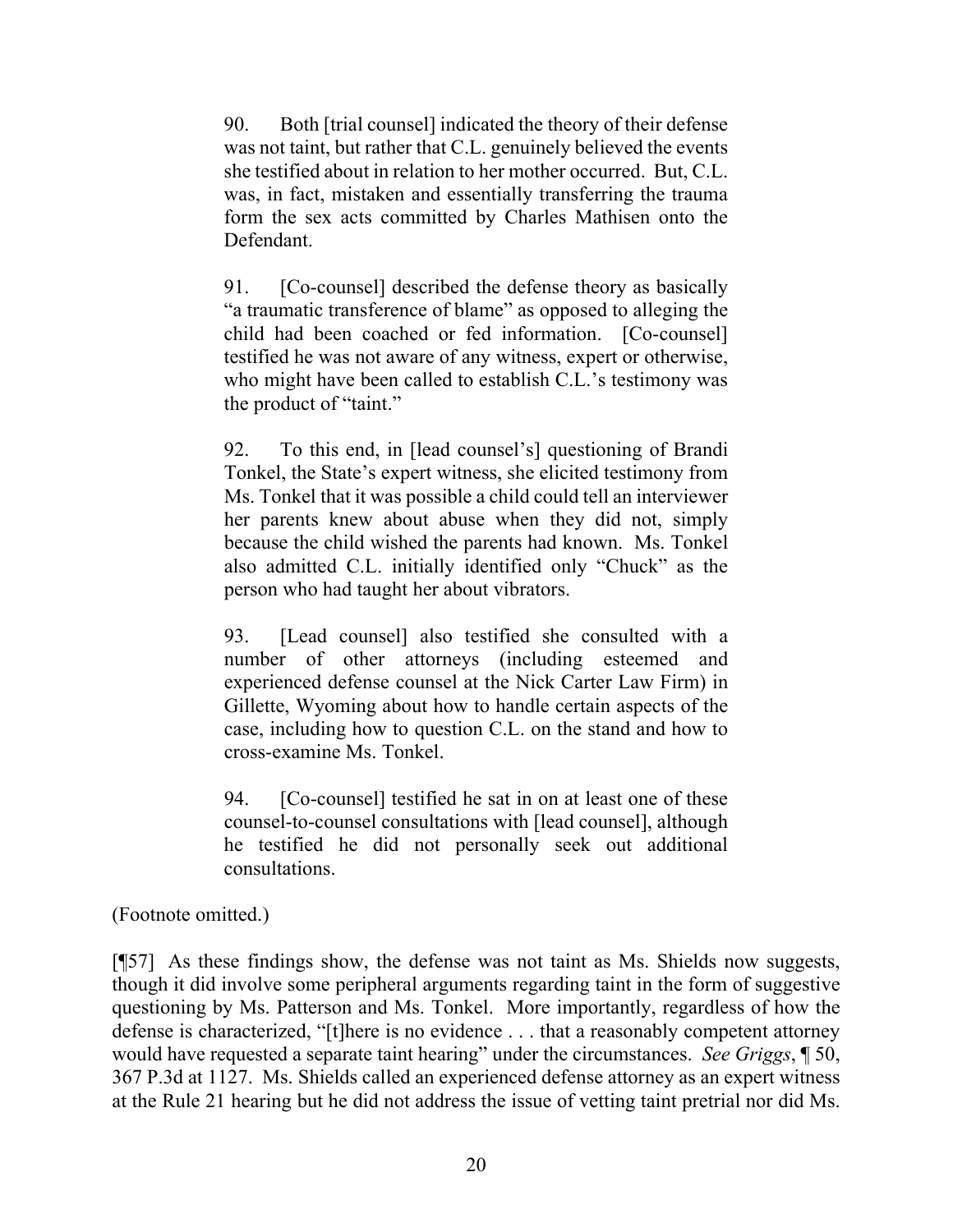Shields provide other testimony or evidence to support this claim or demonstrate prejudice. To the extent the defense advanced a peripheral taint argument at trial, trial counsel implemented sufficient safeguards through cross-examination of Ms. Patterson and Ms. Tonkel and closing argument. *See Peterson v. State*, 2012 WY 17, ¶¶ 21–23, 270 P.3d 648, 655 (Wyo. 2012) (concluding trial counsel did not perform deficiently when he did not raise the issue of taint at the competency hearing because he implemented appropriate safeguards through cross-examination, made the victim's credibility an issue, and successfully advanced evidence of taint and the implication that the alleged abuse was a product of taint).

[¶58] In sum, Ms. Shields has failed to show that had trial counsel raised a pre-trial taint argument, it would have prevented CL from testifying, or that by presenting the taint evidence only at trial her chances of acquittal were lessened. *See id.* ¶ 23, 270 P.3d at 655. Her "failure to make the required showing of deficient performance and resulting prejudice defeats [her] ineffectiveness claim." *Id.* (citation omitted).

## **D. Ms. Tonkel's Cross-Examination**

[¶59] The extent of cross-examination is a strategic decision. *Winters*, ¶ 48, 446 P.3d at 208 (citing *Barkell v. State*, 2002 WY 153, ¶ 23, 55 P.3d 1239, 1244 (Wyo. 2002)). There are risks associated with excessive cross-examination: "the witness may reconcile inconsistencies, additional unfavorable testimony may be elicited, and ineffective efforts to attack credibility may in fact enhance the witness's testimony." *Id.* (quoting *Barkell*, ¶ 23, 55 P.3d at 1244). "Speculation as to how the cross-examination could have been conducted differently does not meet the *Strickland* test for ineffective assistance." *Jackson v. State*, 2019 WY 81, ¶ 24, 445 P.3d 983, 990 (Wyo. 2019) (quoting *Barkell*, ¶ 23, 55 P.3d at 1244).

[¶60] Ms. Shields challenges the quality of lead counsel's cross-examination of Ms. Tonkel, asserting lead counsel was "unprepared to advance the theory of a 'bad disclosure' or 'false memory' through meaningful questioning" and "failed to press Ms. Tonkel" on pretrial statements favorable to the defense. She further suggests lead counsel abandoned cross-examination because she feared the jury's reaction, reflecting surrender rather than strategy.

[¶61] Relevant to this claim the trial court found:

107. Ms. Brandi Tonkel is the lead forensic interviewer at the Children's Home Advocacy Center in Rapid City, SD. She conducted six (6) forensic interviews with C.L.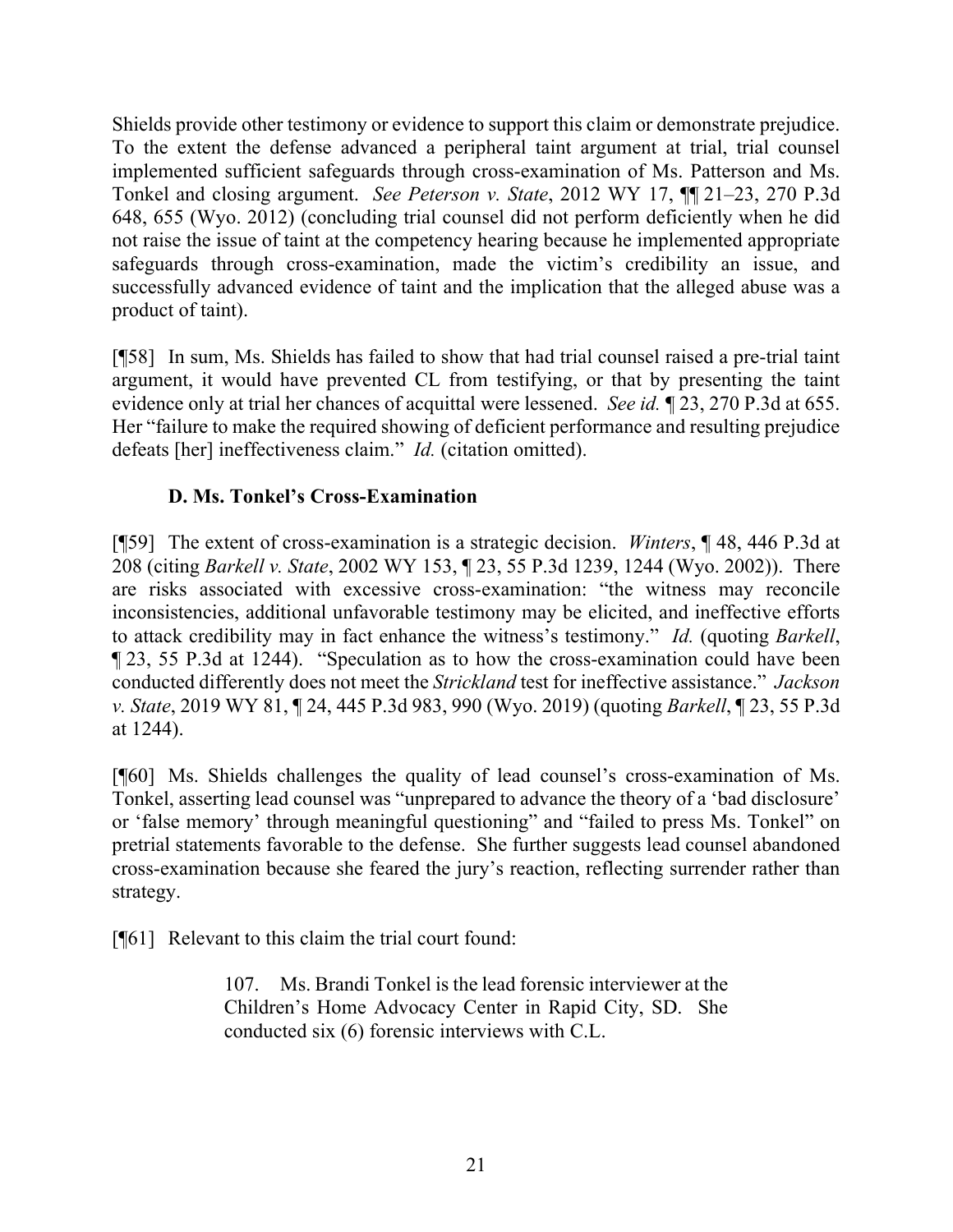108. Although Ms. Tonkel was the State's final (and expert) witness, [lead counsel] testified she also relied on Ms. Tonkel to essentially be her expert witness.

109. [Lead counsel] had observed Ms. Tonkel testify on multiple occasions and had attended one of her presentations in Campbell County, along with [co-counsel].

110. [They] felt a lot of the information presented by Ms. Tonkel during the presentation (including information on statements and arguments) were actually very favorable to the Defendant's position. After the presentation, [lead counsel] spoke to Ms. Tonkel specifically about the Defendant's case.

111. Having observed and spoken with Ms. Tonkel, [lead counsel] was of the view that Ms. Tonkel's responses to questions she intended to pose at trial would adequately cover everything the defense intended to present. And, in the long run, it would look better having the State's expert answer those questions rather than bringing in a different expert specially retained by the defense.

112. In her testimony, [lead counsel] indicated, in her observations and conversations with Ms. Tonkel, Ms. Tonkel talked a great deal about how kids will report what they wished had happened – as opposed to what really happened.

113. After one of her presentations, [lead counsel] discussed with Ms. Tonkel, for example, one accusation made by C.L. that while she was being molested by Charles Mathisen, her grandfather had watched through the window. However, as C.L.'s apartment was on the second floor, it would have been physically impossible for her grandfather to watch through the window.

114. [Lead counsel] and Ms. Tonkel also talked informally about how kids can get things "jumbled up" in their minds and say a certain person did one thing when it was really a different person.

115. At the [Rule 21] hearing, [lead counsel] indicated she expected Ms. Tonkel to testify at Defendant's trial along the lines they had discussed.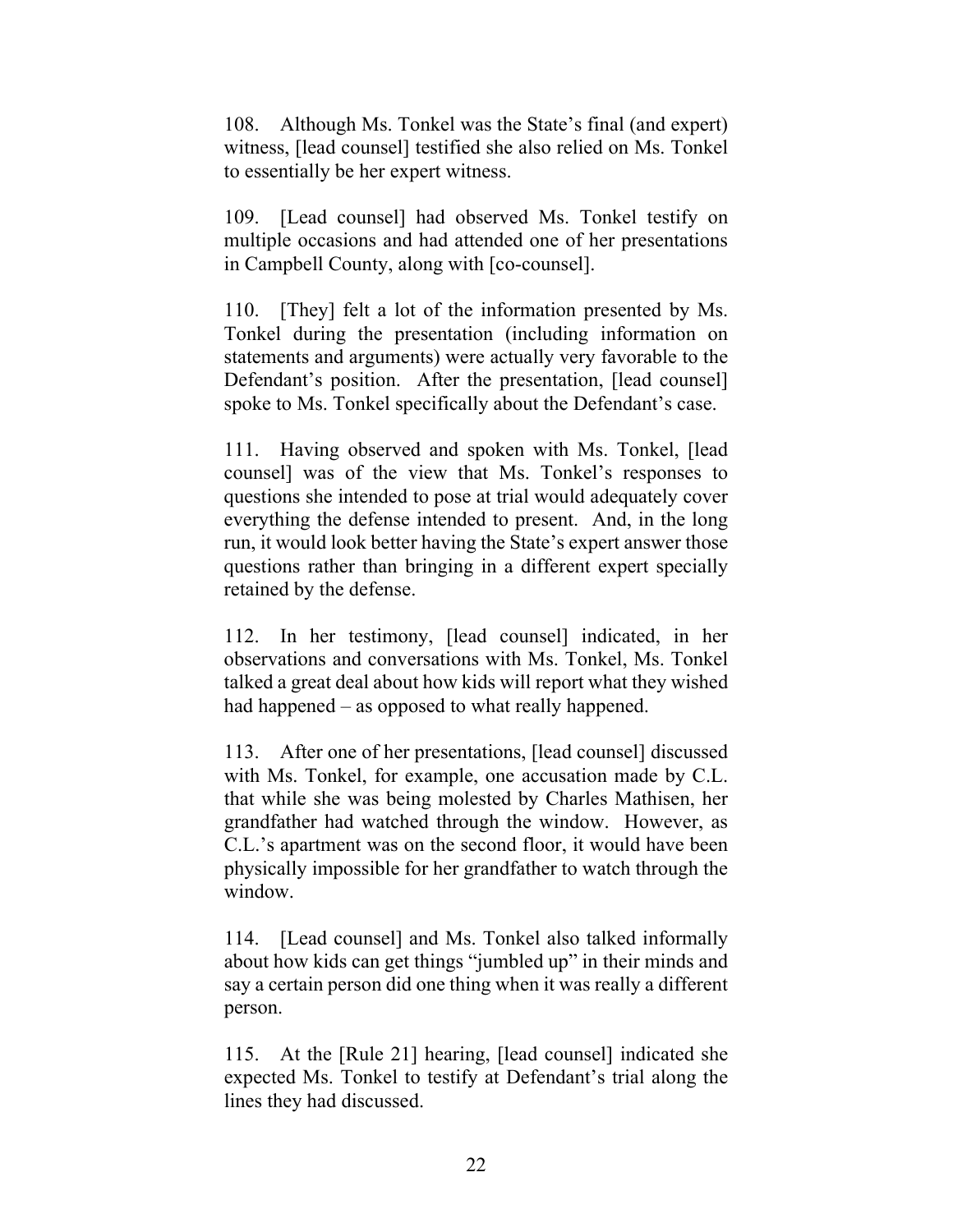116. But, when her testimony did not go as expected (as [lead counsel] described it, Ms. Tonkel testified with "a lot of spin…and very pro-prosecution"), [lead counsel] indicated she did press Ms. Tonkel on her prior statements.

117. However, [lead counsel] admitted she did not press Ms. Tonkel too hard as the jury, which seemed hostile to the defense from the beginning, seemed to grow increasingly displeased with her questioning. [Lead counsel] described Ms. Tonkel as "fighting on every question."

118. During her cross-examination of Ms. Tonkel, [lead counsel] took a brief break to consult with [co-counsel] to determine how the testimony was being received.

119. [Co-counsel] advised he had been watching the jury and they appeared to be having a strong negative reaction (i.e. dissatisfaction) to [lead counsel's] questioning of Ms. Tonkel.

120. Essentially, [co-counsel] described the jury as being very taken with Ms. Tonkel and increasingly upset when it appeared [lead counsel] was attacking Ms. Tonkel.

[¶62] As the district court found, from lead counsel's perspective at the time, not only was Ms. Tonkel testifying with a pro-prosecution spin, but the jury seemed hostile to the defense and appeared to react negatively when she pushed Ms. Tonkel too hard. Lead counsel's strategy therefore was to press Ms. Tonkel on her prior statements but not too hard. Lead counsel was not unprepared to advance the defense theory. Both the court's findings and the trial transcript reflect that by the time lead counsel ended crossexamination, she had obtained a considerable amount of testimony favorable to the defense, which trial counsel then utilized in closing argument.

[¶63] Further, Ms. Shields' conclusion that there would have been no harm in pressing Ms. Tonkel if trial counsel "considered the jury was already lost" cannot withstand scrutiny. *Jackson*, ¶ 24, 445 P.3d at 990. If the jury was already lost, then failure to press Ms. Tonkel could not have been prejudicial. Lead counsel did not necessarily view the jury as lost. Her testimony reflects she was attempting to minimize the negative effect that pressing Ms. Tonkel too hard could have on a jury who seemed hostile to the defense. Excessive cross-examination under such circumstances carried risk—it may have allowed Ms. Tonkel to walk back statements favorable to the defense, elicited unfavorable testimony, or inadvertently enhanced Ms. Tonkel's or CL's credibility. *See Winters*, ¶ 48, 446 P.3d at 208.